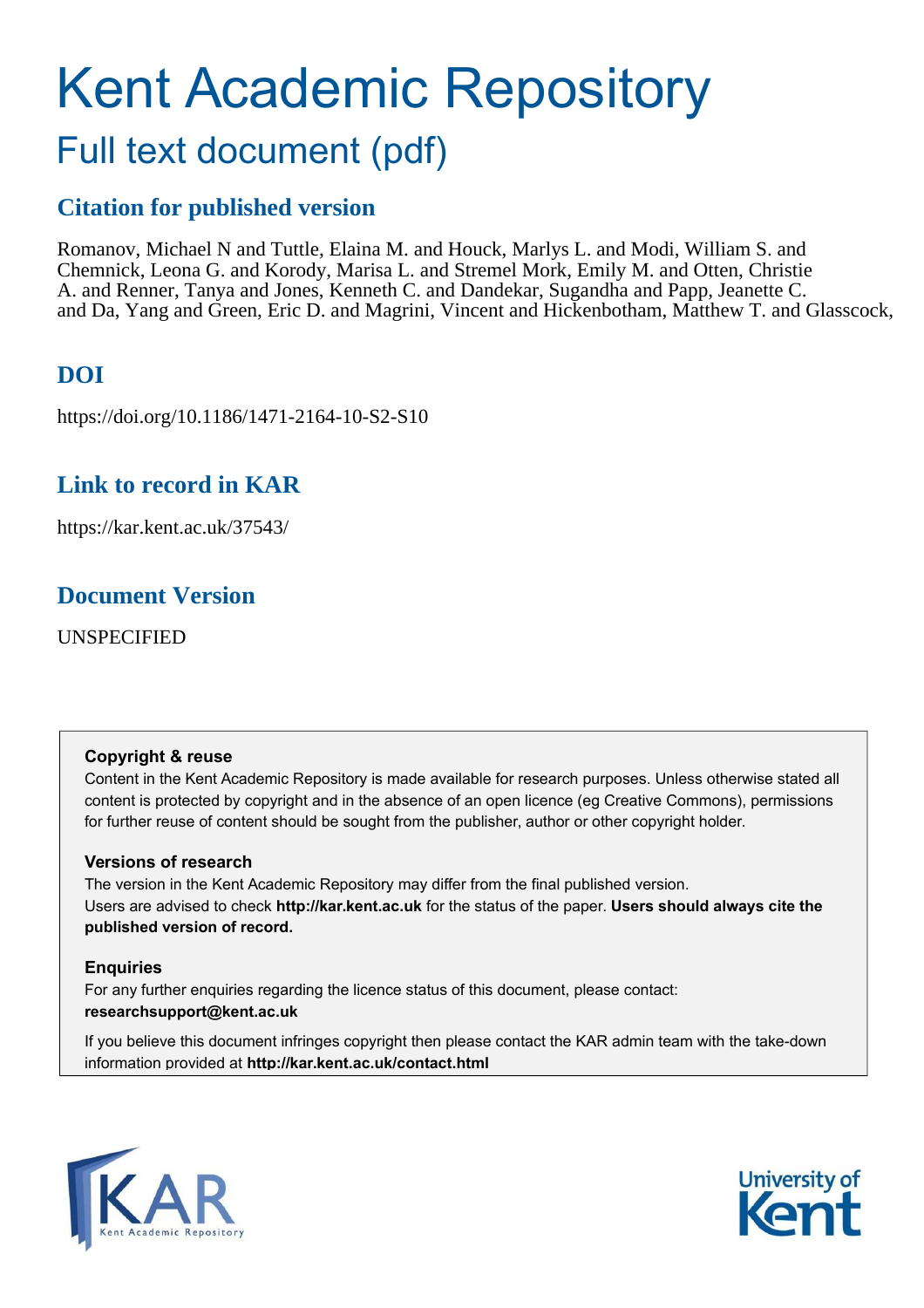## Proceedings **[Open Access](http://www.biomedcentral.com/info/about/charter/)**

**The value of avian genomics to the conservation of wildlife**

Michael N Romanov\*<sup>1,8</sup>, Elaina M Tuttle<sup>2</sup>, Marlys L Houck<sup>1</sup>, William S Modi<sup>1</sup>, Leona G Chemnick<sup>1</sup>, Marisa L Korody<sup>2</sup>, Emily M Stremel Mork<sup>1</sup>, Christie A Otten<sup>1</sup>, Tanya Renner<sup>1</sup>, Kenneth C Jones<sup>3</sup>, Sugandha Dandekar<sup>4</sup>, Jeanette C Papp<sup>4</sup>, Yang Da<sup>5</sup>, NISC Comparative Sequencing Program<sup>6</sup>, Eric D Green<sup>6</sup>, Vincent Magrini<sup>7</sup>, Matthew T Hickenbotham<sup>7</sup>, Jarret Glasscock<sup>7</sup>, Sean McGrath<sup>7</sup>, Elaine R Mardis<sup>7</sup> and Oliver A Ryder<sup>1</sup>

Address: <sup>1</sup>Genetics Division, San Diego Zoo's Institute for Conservation Research, Zoological Society of San Diego, Arnold and Mabel Beckman Center for Conservation Research, 15600 San Pasqual Valley Rd., Escondido, CA 92027, USA, <sup>2</sup>Dept. of Biology, Indiana State University, Science 285E, 403-25 North 6th St., Terre Haute, IN 47809, USA, <sup>3</sup>Genetic Identification Services, 9552 Topanga Canyon Blvd., Chatsworth, CA 91311, USA, <sup>4</sup>UCLA Sequencing and Genotyping Core, Dept. of Human Genetics, 5309 Gonda, 695 Charles E. Young Dr. South, David Geffen School of Medicine at UCLA, Los Angeles, CA 90095, USA, <sup>5</sup>Dept. of Animal Science, 265D Haecker Hall, University of Minnesota, 1364 Eckles Ave., St. Paul, MN 55108, USA, <sup>6</sup>Genome Technology Branch and NIH Intramural Sequencing Center (NISC), National Human Genome Research Institute, National Institutes of Health, 50 South Dr., Bldg. 50, Rm. 5222, Bethesda, MD 20892, USA, <sup>7</sup>Washington University Genome Sequencing Center, Washington University School of Medicine, Campus Box 8501, 4444 Forest Park Ave., St. Louis, MO 63108, USA and <sup>8</sup>BACPAC Resources, Children's Hospital Oakland Research Institute, 747 52nd St., Oakland, CA 94609, USA

Email: Michael N Romanov\* - MRomanov@chori.org; Elaina M Tuttle - etuttle2@indstate.edu; Marlys L Houck - MHouck@sandiegozoo.org; William S Modi - WModi@sandiegozoo.org; Leona G Chemnick - lchemnick@sandiegozoo.org; Marisa L Korody - mkorody@indstate.edu; Emily M Stremel Mork - not@valid.com; Christie A Otten - not@valid.com; Tanya Renner - trenner@berkley.edu; Kenneth C Jones - kcjones@genetic-id-services.com; Sugandha Dandekar - uma@ucla.edu; Jeanette C Papp - jcpapp@mednet.ucla.edu; Yang Da - yda@umn.edu; NISC Comparative Sequencing Program - not@valid.com; Eric D Green - egreen@nhgri.nih.gov;

Vincent Magrini - vmagrini@watson.wustl.edu; Matthew T Hickenbotham - mhickenb@watson.wustl.edu;

Jarret Glasscock - jglassco@watson.wustl.edu; Sean McGrath - smcgrath@watson.wustl.edu; Elaine R Mardis - emardis@watson.wustl.edu; Oliver A Ryder - oryder@ucsd.edu

\* Corresponding author

*from* Avian Genomics Conference and GO Annotation Workshop Starkville, MS, USA. 19–22 May 2008

Published: 14 July 2009

*BMC Genomics* 2009, **10**(Suppl 2):S10 doi:10.1186/1471-2164-10-S2-S10

[This article is available from: http://www.biomedcentral.com/1471-2164/10/S2/S10](http://www.biomedcentral.com/1471-2164/10/S2/S10)

© 2009 Romanov et al; licensee BioMed Central Ltd.

This is an open access article distributed under the terms of the Creative Commons Attribution License [\(http://creativecommons.org/licenses/by/2.0\)](http://creativecommons.org/licenses/by/2.0), which permits unrestricted use, distribution, and reproduction in any medium, provided the original work is properly cited.

#### **Abstract**

**Background:** Genomic studies in non-domestic avian models, such as the California condor and white-throated sparrow, can lead to more comprehensive conservation plans and provide clues for understanding mechanisms affecting genetic variation, adaptation and evolution.

Developing genomic tools and resources including genomic libraries and a genetic map of the California condor is a prerequisite for identification of candidate loci for a heritable embryonic lethal condition. The white-throated sparrow exhibits a stable genetic polymorphism (i.e.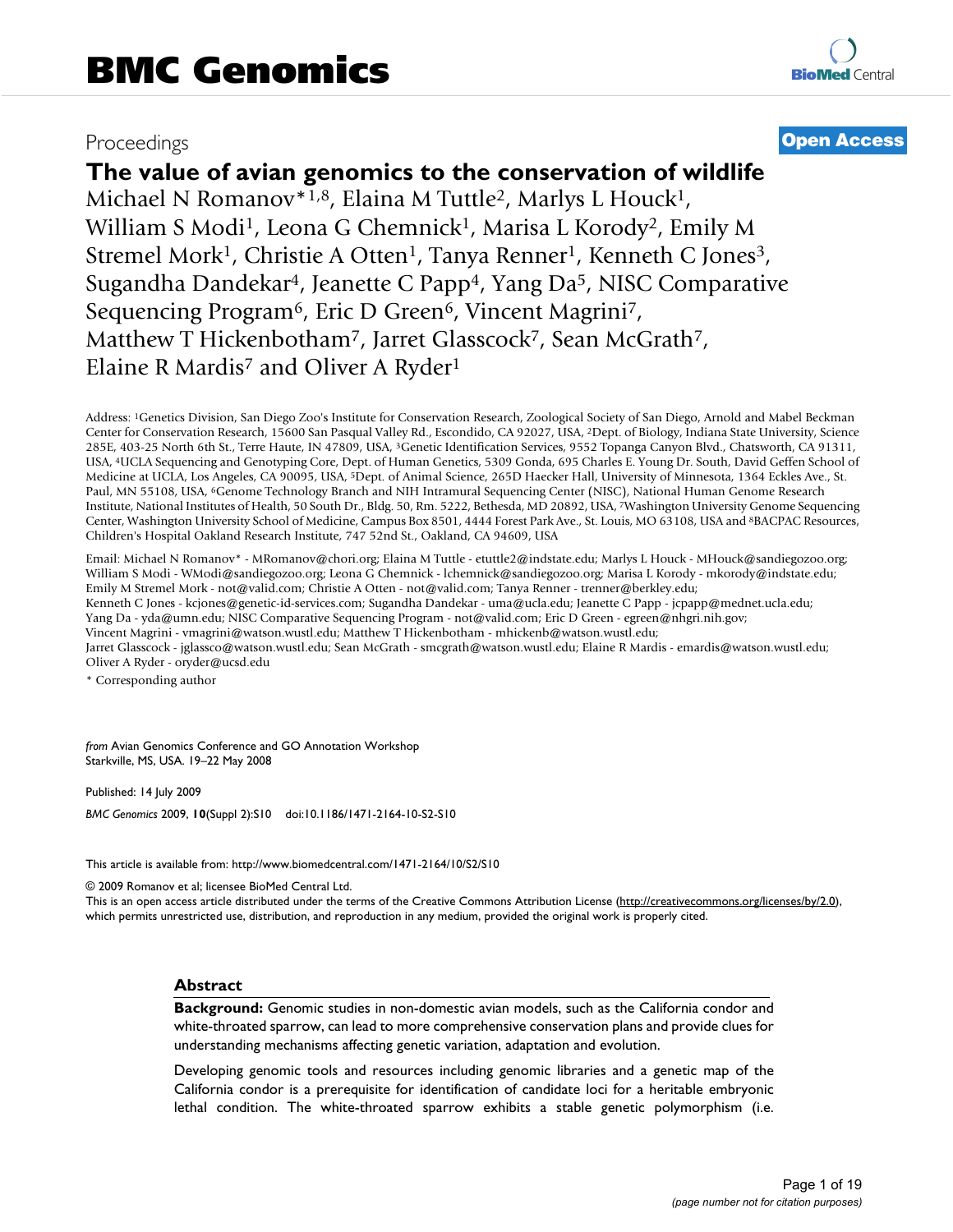chromosomal rearrangements) associated with variation in morphology, physiology, and behavior (e.g., aggression, social behavior, sexual behavior, parental care).

In this paper we outline the utility of these species as well as report on recent advances in the study of their genomes.

**Results:** Genotyping of the condor resource population at 17 microsatellite loci provided a better assessment of the current population's genetic variation. Specific New World vulture repeats were found in the condor genome. Using condor BAC library and clones, chicken-condor comparative maps were generated. A condor fibroblast cell line transcriptome was characterized using the 454 sequencing technology.

Our karyotypic analyses of the sparrow in combination with other studies indicate that the rearrangements in both chromosomes  $2<sup>m</sup>$  and  $3<sup>a</sup>$  are complex and likely involve multiple inversions, interchromosomal linkage, and pleiotropy. At least a portion of the rearrangement in chromosome 2<sup>m</sup>existed in the common ancestor of the four North American species of *Zonotrichia*, but not in the one South American species, and that the  $2<sup>m</sup>$  form, originally thought to be the derived condition, might actually be the ancestral one.

**Conclusion:** Mining and characterization of candidate loci in the California condor using molecular genetic and genomic techniques as well as linkage and comparative genomic mapping will eventually enable the identification of carriers of the chondrodystrophy allele, resulting in improved genetic management of this disease.

In the white-throated sparrow, genomic studies, combined with ecological data, will help elucidate the basis of genic selection in a natural population. Morphs of the sparrow provide us with a unique opportunity to study intraspecific genomic differences, which have resulted from two separate yet linked evolutionary trajectories. Such results can transform our understanding of evolutionary and conservation biology.

#### **Background** *Introduction*

Genomic studies in a variety of mammalian taxa have contributed to the development of more comprehensive plans for their conservation, as well as to our understanding of the generation and maintenance of genetic diversity in general (e.g., [1-3]). With the advances of genomic resources for other species, it is now feasible to expand investigation to additional taxonomic realms.

Non-domesticated species of birds are emerging as new animal models with great potential to advance comparative avian genomics and contribute to conservation efforts for threatened species. Birds show incredible diversity in morphology, physiology, and behavior – all of which are analogous to phenotypic variation encountered in other species. With the completion of the chicken genome, as well as significant advances in turkey and zebra finch genomic resources, it is now possible to examine the genetic bases of complex traits using "tools" borrowed from these species. There is a special need for genomic studies in endangered birds to secure their recovery in natural habitats and to increase their resistance to potential threats (e.g., disease, anthropogenic effects). In addition, because many avian species are relatively easy to observe in the wild, they have been intensely studied for decades and, as a result, several long-term studies of their behavior, ecology, and evolution now exist (e.g., the pied flycatcher, *Ficedula hypoleuca*, the great tit, *Parus major*, and the blue tit, *Parus caeruleus*; see for review [4,5]), making it possible to examine adaptive genetic variation. Finally, many avian species are the proverbial "canary in the coal mine", providing us with indicators of the health of an ecosystem and sentinels for the impacts of environmental changes.

In this paper, we review the recent genomics advances in two model avian species, the California condor (*Gymnogyps californianus*) and the white-throated sparrow (*Zonotrichia albicollis*). The critically endangered condor has been affected by habitat destruction and an extreme bottleneck. The white-throated sparrow is an indicator species for the Northern Boreal forest, an essential habitat for avian biodiversity and a key carbon sink [6]. Through studies of their genomes, we will develop a deeper understanding of the genetic mechanisms affecting variation, adaptation, evolution, and behavior in these species, thereby obtaining new information relevant to conservation management of wild populations.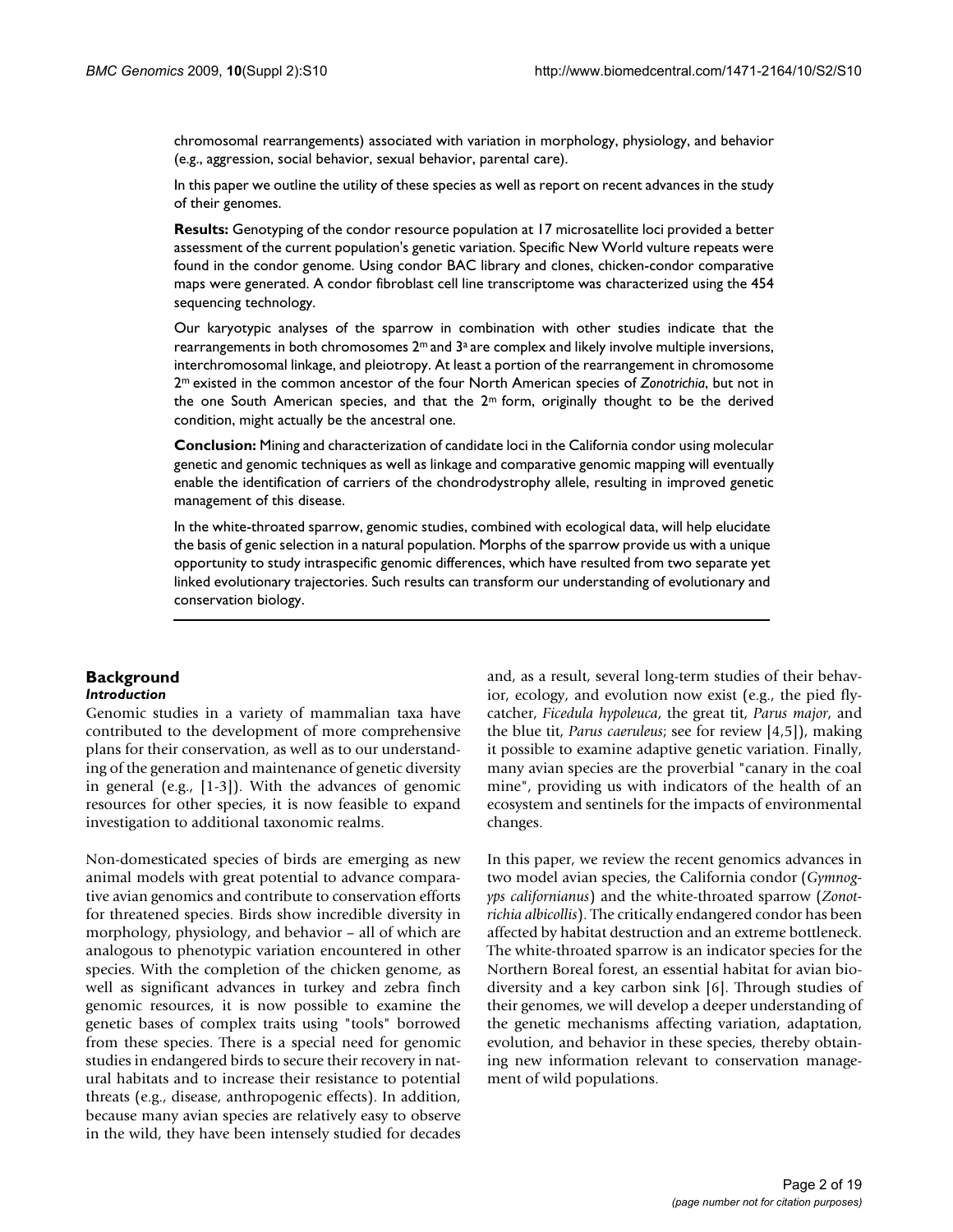#### *California condor*

The management of wild avian species, including those that are critically threatened and/or endangered, has greatly benefited from the recent advances in genetics and genomics. Among the most striking examples of genetic application to conservation of an endangered species is the California condor (*Gymnogyps californianus*). The condor is an avian icon of California that belongs to the New World vulture family (*Cathartidae*). Over the last two centuries, there has been a rapid decline in the condor population as their natural habitat dramatically shrank. In the 1950s, wild condors were thought to be restricted to Los Padres National Forest in central California. By the early 1980's, a California condor rescue and restoration program was set in motion. Captive propagation was quite successful, and condors have been reintroduced to central and northern California (including Los Padres National Forest and Monterey County), the Grand Canyon area in Arizona, and Baja California del Norte, Mexico [7].

Captive breeding necessitated the initiation of genetic studies to assess the diversity of the remaining population. Early genetic studies of the condor were done at the San Diego Zoo's Institute for Conservation Research, and included the genotyping of the original population with RFLPs [8] and mtDNA [9] analyses (Figure 1). Within the founder population, three unrelated groups (clans) of closely related individuals were identified based on the analysis of multi-locus RFLP fingerprinting [8]. Using mtDNA markers, four distinct maternal lineages were then identified [9]. Finally, karyotype and molecular techniques were developed for sexing condors, involving first an RFLP approach and later utilizing conserved avian sex chromosome sequences for PCR primers [9]. Together, these findings were used to recreate the hypothetical founding generation of California condors, an essential step in developing an effective population management strategy [10].

Genetically small populations are at increased risk of impacts of deleterious mutations as a result of founder effect and genetic drift. A lethal mutation was identified in the expanding pedigree of California condors that negatively affected limb development [11]. The mutant phenotype, called chondrodystrophy, is similar to genetic disorders observed in the chicken (nanomelia) [12], turkey [13], Japanese quail [14], mouse [15,16], and human [17]. Ralls et al. [11] found that the embryonic lethal condition of chondrodystrophy segregates in the affected ped-



#### Figure 1

**California condor pedigree of 69 individuals used for genetic studies**. A pedigree includes founders and early generation offspring used for the DNA fingerprint [8], mtDNA [9] and microsatellite (msat; current study) analyses. All individuals are designated using their studbook numbers.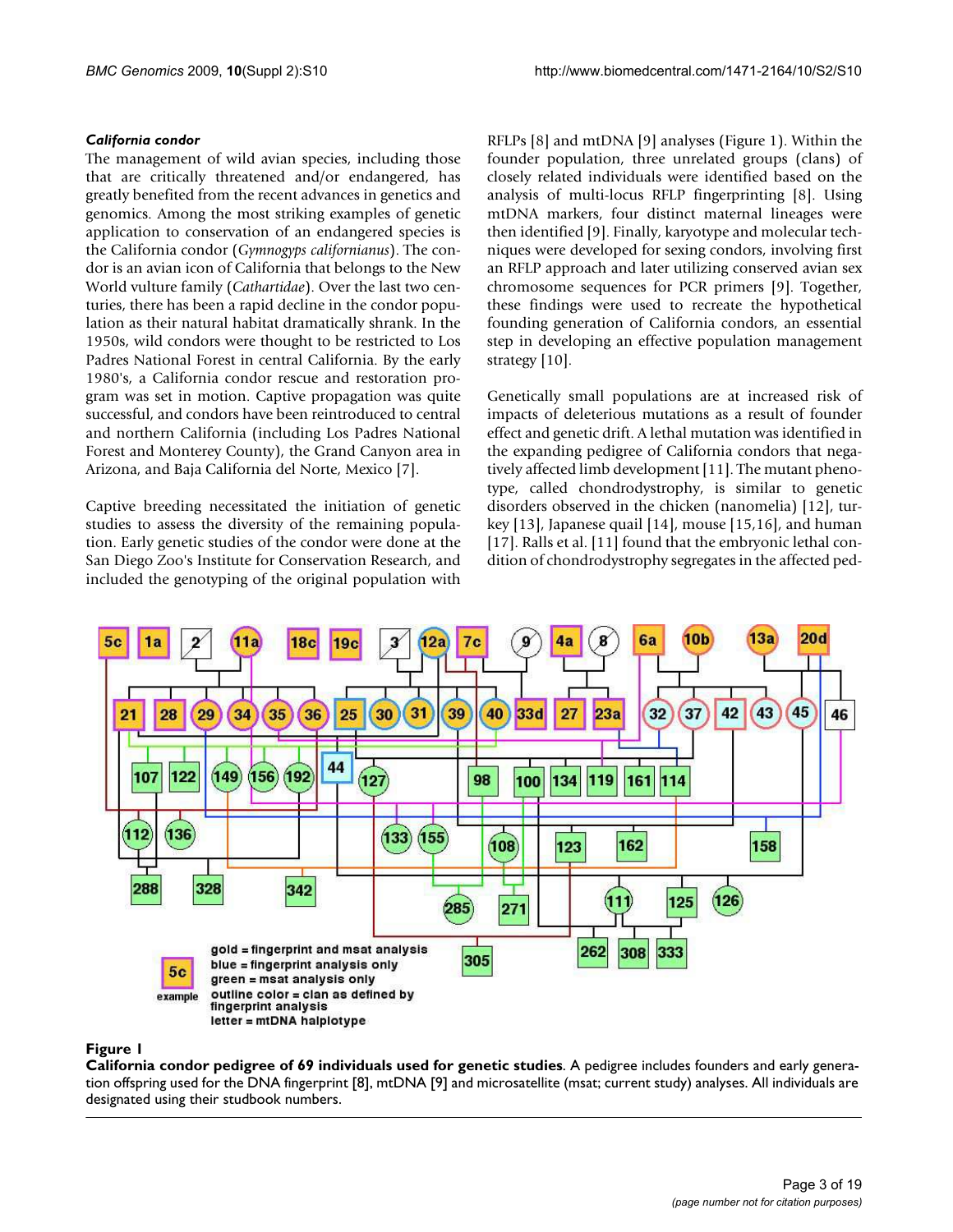igree as a Mendelian character in a manner consistent with an autosomal recessive mode of inheritance.

With the advent of the genomic era, a detailed comparative molecular cytogenetic analysis of condor chromosomes (GCA) was carried out using chicken macrochromosome (GGA1-GGA9, GGAZ, and GGAW) paints, revealing that the condor has 80 chromosomes [18], comparable to the chicken and turkey karyotypes. This study showed a great homology of chicken and condor macrochromosomes, except for GGA4 that corresponds to GCA4 and GCA9, and suggested an incomplete differentiation of the condor sex chromosomes in the evolution [18].

These studies laid the groundwork for application of genomic technologies in support of California condor conservation efforts. Construction of a genetic map of the California condor and identification of linked markers for the chondrodystrophy mutation were primary goals. The availability of the chicken genome sequence [19] and a large-insert BAC library that was generated at the BACPAC Resources Center, Children's Hospital Oakland Research Institute (CHORI) [20] were crucial components of these efforts. The BAC library consists of 89,665 clones and provides approximately 14-fold coverage of the condor genome. Based upon 172 probes, mostly available from the chicken genome project, we screened the library and produced a first-generation BAC-based chicken-condor comparative map that contained 93 loci.

Among the genes identified in the condor BAC library, several are candidates for chondrodystrophy because they are involved in bone and tissue formation. One such candidate is aggrecan (*ACAN*), which is an integral part of the extracellular matrix [21]. The aggrecan molecule consists of three globular domains, two chondroitin sulfate domains, and one keratin region. Aggrecan molecules attach to a long hyaluronan molecule and form aggregates. Moreover, this functional candidate gene was found to cause skeletal dysplasia in model organisms [12,13,15- 17]. We detected two BAC clones positive for the condor *ACAN* gene, one of which was sequenced. As expected, the condor gene sequence showed a great similarity to the chicken homolog [20]. Building on these data, we have continued to investigate the genetic basis of disease in this species. The development and application of practical approaches for management of deleterious genes identified in small populations, including diagnosis of risk factors, identification of unaffected carriers, and breeding strategies to retain genetic variation in such populations with segregating lethal mutations will find precedent in these initial studies.

#### *White-throated sparrow*

The white-throated sparrow (*Zonotrichia albicollis*; Family *Emberizidae*) is a socially monogamous passerine that breeds almost exclusively (>85% of the breeding population) in the North American boreal forest. With large declines in species abundances, increasing evidence for global warming and acid rain, and with the realization that the amount of boreal forest currently protected will not sustain migratory bird populations [6], conservation efforts have begun to focus on such key areas before it is too late. An essential component of a valid conservation plan will include the study of the genomes of boreal species, such as the white-throated sparrow, for the amount and kind of adaptive genetic variation they actually possess, and its distribution across varying habitats.

The white-throated sparrow has several important characteristics that make it an ideal model for the study of conservation genomics. The species is polymorphic, and both sexes occur as either tan (T) or white (W) morphs based on the color of their crown stripes (Figure 2). In addition to morphology, behavioral and life-history characteristics differ between the morphs as well [22-25] (Table 1). In general, white birds are more aggressive than tan birds, yet white are not dominant to tan. Males of the two morphs employ alternative reproductive strategies based on the tradeoffs between current and future reproduction. White males invest heavily in securing matings through song, territorial intrusion, bigamy, and the pursuit of promiscuity (i.e. extra-pair copulations) at the expense of mateguarding and paternal care [22,23,26-28]. White males have higher levels of circulating testosterone than tan males early in the breeding season [29], most likely because they tend to establish territories in areas of high



#### **Figure 2**

**Morphs of the white-throated sparrow**. Photographs of the morphs of the white-throated sparrow; A) white morphs are heterozygous for a chromosomal rearrangement on autosome 2, while B) tan morphs are homozygous for the non-inverted form of autosome 2.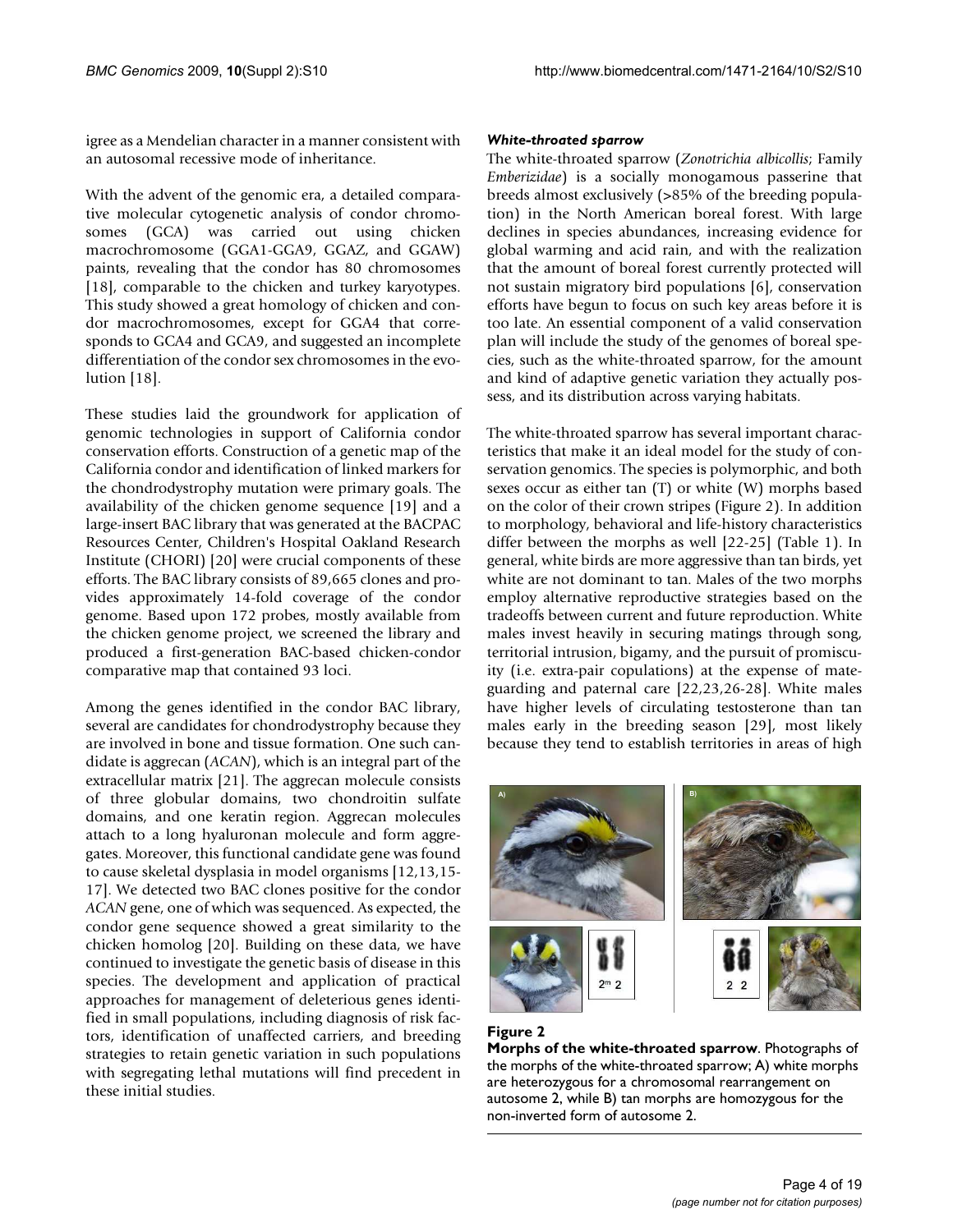| Male comparison             |                     |                   | <b>Behavioral traits</b>     | Female comparison |         |             |  |
|-----------------------------|---------------------|-------------------|------------------------------|-------------------|---------|-------------|--|
| White males                 | Tan males<br>$\geq$ |                   | song rate                    | White females     | $\geq$  | Tan females |  |
| $\geq$<br>$\geq$<br>$\prec$ |                     | aggression (1)    |                              | $\geq$            |         |             |  |
|                             |                     |                   | intrusion behavior           |                   | ?       |             |  |
|                             |                     |                   | mate-guarding                |                   | N/A     |             |  |
| N/A                         |                     | solicitation rate |                              | $\geq$            |         |             |  |
|                             | $\,>\,$             |                   | pursuit of promiscuity       |                   | ŗ       |             |  |
|                             | $\geq$              |                   | risk of extra-pair paternity |                   | $\prec$ |             |  |
| $\prec$                     |                     |                   | risk of brood parasitism     |                   | $\geq$  |             |  |
|                             | $\prec$             |                   | parental care (2)            |                   | $\,<$   |             |  |
|                             | $\,<$               |                   | mate preference (3)          |                   | $\,>\,$ |             |  |

**Table 1: Characteristics of morph/sex classes in the white-throated sparrow. Characteristics of morph/sex classes; all data from [22- 24] except where noted: (1), [76-80]; (2), [26-28,81]; (3), [22,82]. "?" indicates where current knowledge is lacking.**

density where encounters with conspecifics are frequent [24]. By contrast, tan males invest in monogamy and high levels of parental care, and tend to establish territories in more isolated areas. White and tan females seem to exhibit similar trade-offs between investment in parental effort and investment in reproductive effort.

Interestingly, morph was absolutely correlated with a chromosomal polymorphism resulting from what was believed to be a pericentric inversion of the 2nd largest autosome [30,31]. White birds are heterozygous for the rearrangement (i.e.  $2<sup>m</sup>/2$ , where  $2<sup>m</sup>$  represents the inverted chromosome 2), and tan birds are homozygous non-carriers (i.e. 2/2). The autosomal inversion segregates in a Mendelian fashion [31]. White-throated sparrows mate disassortatively with respect to the polymorphism [22,23,31], which maintains both morphs in the population [31] and results in parental "phenotypes" that differ in the amount and type of care provided. These parental types respond differently to environmental conditions (e.g., predation, disease, and long-term climatic factors) by altering the condition, sex, and morph of their own offspring through mechanisms that persist across generations.

Results gathered from detailed cytogenetic and molecular analyses in the white-throated sparrow can be combined with long-term data on behavior, physiology, and ecology to reveal the bases of adaptive variation in a natural population. Morphs of the sparrow are somewhat analogous to natural "inbred" lines, where selective factors affecting fitness can be linked to specific genes. In this species, we have the unique opportunity to transcend from genotype to ecosystem. Such results can transform our understanding of evolutionary and conservation biology. In addition, results can be generalized to endangered and at-risk species, providing conservation biologists with a strong foundation with which to build their captive and reintroduction plans.

## **Methods**

#### *DNA samples*

A condor female named Molloko, studbook (SB) #45, the first ever condor chick hatched in captivity, was selected as the DNA source for constructing the condor microsatellite and BAC libraries. Sequences of microsatellite and BAC clones from Molloko have been deposited in the GenBank and Trace Archive.

For genetic diversity and linkage studies, a set of 121 condor DNA samples including that of Molloko was chosen. These samples were previously isolated for fingerprinting studies and/or gender determination and represent a pedigree of related individuals from four generations and seven families (Additional file 1, created using a computer program Pedigraph, Version 2.4 [32]). This pedigree serves as a condor resource population for further microsatellite and linkage analyses, and also involves three chondrodystrophic individuals, SB #60 and eggs #1405 and #2537.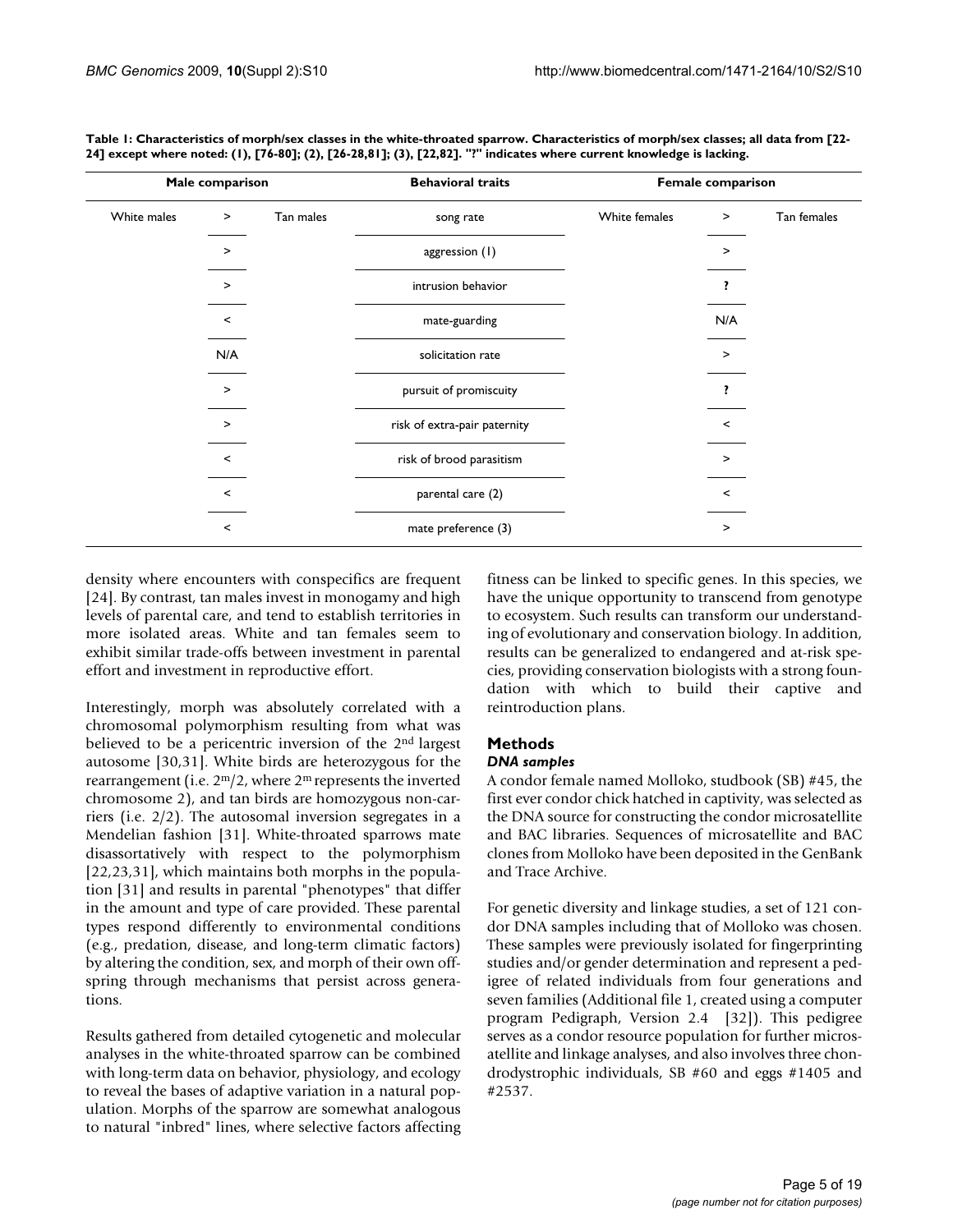White-throated sparrow blood samples were collected from individuals that were either part of the long-term study population at the Cranberry Lake Biological Station, New York, or from a captive population housed in research aviaries at Indiana State University. Additional blood samples were also collected from junco *(Junco hyemalis hyemalis*), white-crowned sparrow (*Zonotrichia leucophrys*), song sparrow (*Melospiza melodia*), swamp sparrow (*M. georgiana*), and purple finch (*Carpodacus purpureus*). All blood was separated via centrifugation, and the red blood cells were stored in a lysis buffer at 4°C until needed for further analyses.

Tissue samples from the golden-crowned sparrow (*Z. atricapilla*), Harris's sparrow (*Z. querula*), as well as the majority of white-crowned sparrows *(Z. leucophrys*) and juncos (*J. h. oreganus*, *J. h. caniceps*), were provided by the Museum of Vertebrate Zoology (University of California, Berkeley) and the University of Alaska Museum of the North. Finally, blood samples from the rufous-collared sparrow (*Z. capensis*) were kindly provided by Ignacio T. Moore, Department of Biological Sciences, Virginia Polytechnic Institute and State University.

#### *Microsatellite-based analyses*

A California condor microsatellite-enriched library was created at Genetic Identification Services, following the company's protocol, and includes eight sublibraries, A to H, with enrichments for repeat motifs CA, ATG, TACA, TAGA, AAG, AAT, AAAT, and CATC, respectively. For marker design, approximately 180 random clones were sequenced. Dye-labeled primers for a set of 17 informative microsatellite markers identified by Genetic Identification Services (Table 2) were used to amplify condor DNA. These included 13 tetra-, two tri- and two dinucleotide repeat loci. Three more avian microsatellite markers, *FhU2*, *HrU2*, and *HrU6* (Accession Numbers [X84361,](http://www.ncbi.nih.gov/entrez/query.fcgi?db=Nucleotide&cmd=search&term=X84361) [X84087](http://www.ncbi.nih.gov/entrez/query.fcgi?db=Nucleotide&cmd=search&term=X84087), and [X84091](http://www.ncbi.nih.gov/entrez/query.fcgi?db=Nucleotide&cmd=search&term=X84091)) [33,34], were tested using Schuelke's [35] procedure for the fluorescent labeling of PCR fragments with the M13(-21) universal primer.

The PCR products were run on an ABI 3100, ABI 3130 or ABI 3730 Genetic Analyzer instruments (Applied Biosystems), the fragments or alleles generated were verified (Figure 3), and the data analyzed for population genetic parameters and linkage relationships. The following computer programs were used for estimating population genetic statistics: Microsatellite Tools for Excel, Version 3.1 [36], and POPGENE, Version 1.31 [37]. A preliminary linkage analysis was done using Locusmap, Version 1.1 [38].

Additionally, over 1,900 random clones from the same microsatellite-enriched library were bi-directionally sequenced at High-Throughput Sequencing Solutions (University of Washington, Seattle). These were then used to develop additional polymorphic microsatellite markers using the Primer3 online program [39] for primer design. All sequences have been deposited in the GenBank (Accession Numbers [DQ471953,](http://www.ncbi.nih.gov/entrez/query.fcgi?db=Nucleotide&cmd=search&term=DQ471953) [DQ483109](http://www.ncbi.nih.gov/entrez/query.fcgi?db=Nucleotide&cmd=search&term=DQ483109) – [DQ484036,](http://www.ncbi.nih.gov/entrez/query.fcgi?db=Nucleotide&cmd=search&term=DQ484036)

**Table 2: Summary of genetic population statistics for 17 condor microsatellite loci.**

| Locus*            | na             | ne     |        | Ho     | He     | $F_{IS}$  | <b>PIC</b> | <b>Test for HWE</b> |        |
|-------------------|----------------|--------|--------|--------|--------|-----------|------------|---------------------|--------|
|                   |                |        |        |        |        |           |            | Chi-square          | P      |
| A8                | 5              | 3.025  | 1.2865 | 0.8091 | 0.6725 | $-0.2086$ | 0.6150     | 35.6162             | 0.0001 |
| A20               | 2              | 1.9468 | 0.6794 | 0.5868 | 0.4884 | $-0.2065$ | 0.3681     | 4.9577              | 0.0260 |
| <b>B7</b>         | 2              | 1.3006 | 0.3927 | 0.2500 | 0.2321 | $-0.0817$ | 0.2044     | 0.7361              | 0.3909 |
| C5 (EF108178)     | 3              | 2.0958 | 0.7928 | 0.7179 | 0.5251 | $-0.3731$ | 0.4104     | 20.5154             | 0.0001 |
| D6                | 3              | 2.1513 | 0.8749 | 0.5470 | 0.5375 | $-0.0221$ | 0.4526     | $1.4$               | 0.7029 |
| D9 (EF108179)     | 3              | 2.4596 | 0.9961 | 0.7500 | 0.5959 | $-0.2638$ | 0.5274     | 15.3954             | 0.0015 |
| D10               | 3              | 2.152  | 0.8771 | 0.5500 | 0.5376 | $-0.0274$ | 0.4537     | 1.2557              | 0.7397 |
| D <sub>24</sub>   | 2              | 1.9692 | 0.6853 | 0.4583 | 0.4942 | 0.0688    | 0.3711     | 0.6391              | 0.4240 |
| D126              | $\overline{2}$ | 1.3318 | 0.4154 | 0.1583 | 0.2502 | 0.3645    | 0.2181     | 16.5900             | 0.0000 |
| G8                | $\overline{2}$ | 1.9687 | 0.6852 | 0.3529 | 0.4941 | 0.2827    | 0.3710     | 9.8007              | 0.0017 |
| H3                | 2              | 1.894  | 0.6649 | 0.3118 | 0.4746 | 0.3394    | 0.3606     | 11.0699             | 0.0009 |
| H6                | $\overline{2}$ | 1.9799 | 0.6881 | 0.6134 | 0.4970 | $-0.2395$ | 0.3724     | 6.5885              | 0.0103 |
| H106              | $\overline{2}$ | 1.9760 | 0.6871 | 0.5679 | 0.4960 | $-0.1495$ | 0.3719     | 2.4915              | 0.1145 |
| H115 (EF108180)   | 2              | 1.2236 | 0.3288 | 0.2034 | 0.1835 | $-0.1132$ | 0.1660     | 1.4438              | 0.2295 |
| H127              | 2              | 1.1918 | 0.2984 | 0.1765 | 0.1616 | $-0.0968$ | 0.1480     | 1.0573              | 0.3038 |
| H <sub>2</sub> 38 | $\overline{2}$ | 1.3034 | 0.3948 | 0.2521 | 0.2337 | $-0.0831$ | 0.2057     | 0.7558              | 0.3846 |
| H269 (EF108181)   | 2              | 1.4449 | 0.4863 | 0.3306 | 0.3092 | $-0.0736$ | 0.2605     | 0.5906              | 0.4422 |

Abbreviations: *na*, observed number of alleles; *ne*, effective number of alleles; *I*, Shannon's information index; *Ho*, observed heterozygosity; *H*, gene diversity ;  $F_{I_S}$ , Wright's fixation index (as a measure of heterozygote deficiency or excess); *PIC*, polymorphism information content; HWE, Hardy-Weinberg equilibrium (deviations are given in bold); *P*, probability.

 $*$  GenBank Accession Number is given in the parentheses, if available.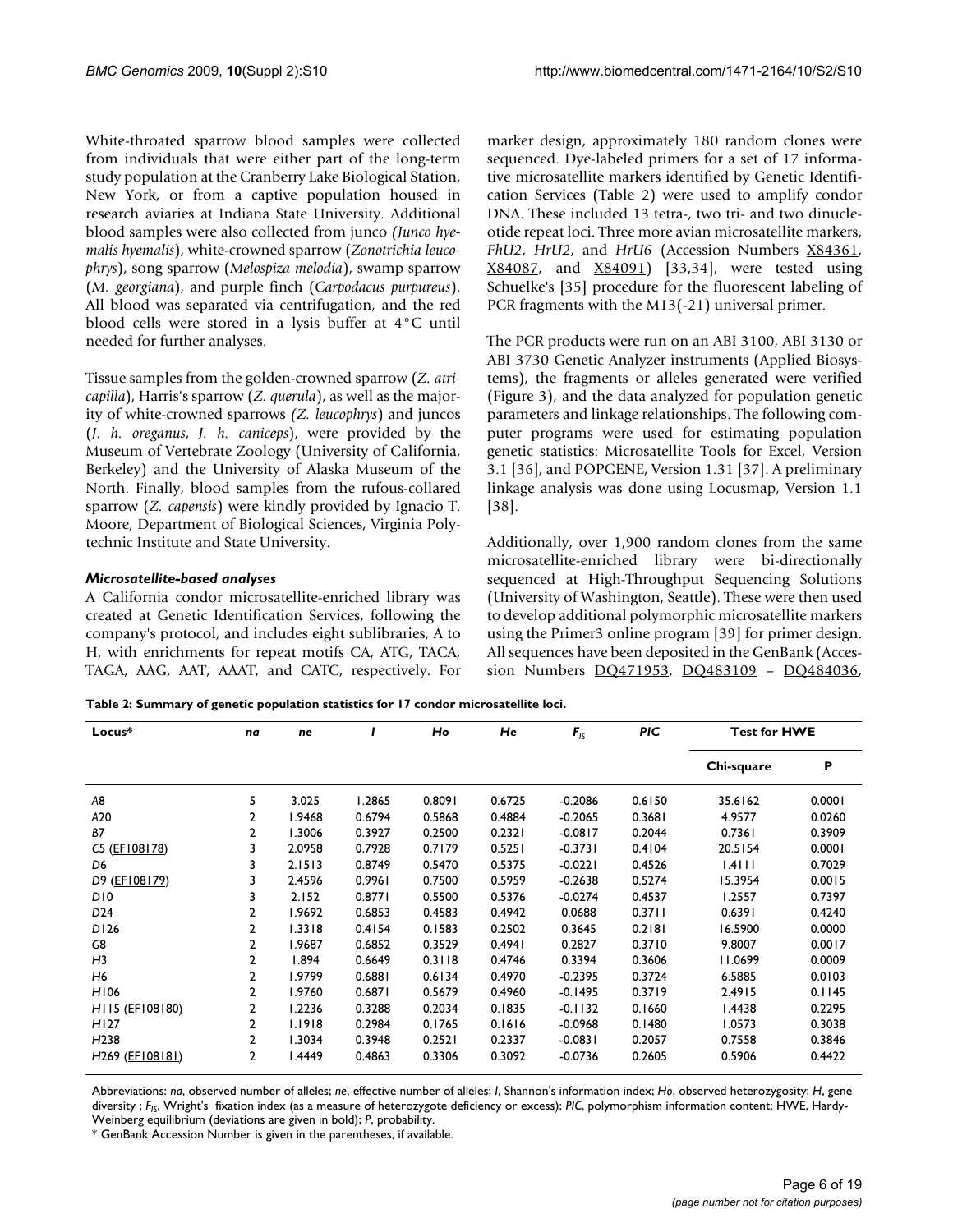

#### **Figure 3**

**An example of microsatellite genotyping profile at the loci** *C5* **and** *D6***. The DNA from a condor male (SB #162) was** amplified with the *C5* and *D5* primers labeled with two different fluorescent dyes. The bird is heterozygous for *C5* (green alleles, 179 and 191 bp) and homozygous for *D5* (blue alleles, 256 bp both). Red peaks are size standards. Values along the y-axis represent the intensity of fluorescence (a.u.), values along the x-axis mark the size of the DNA fragments (a function of time).

[EF108178](http://www.ncbi.nih.gov/entrez/query.fcgi?db=Nucleotide&cmd=search&term=EF108178) – [EF108181](http://www.ncbi.nih.gov/entrez/query.fcgi?db=Nucleotide&cmd=search&term=EF108181), [EF116886](http://www.ncbi.nih.gov/entrez/query.fcgi?db=Nucleotide&cmd=search&term=EF116886) – [EF116903\)](http://www.ncbi.nih.gov/entrez/query.fcgi?db=Nucleotide&cmd=search&term=EF116903) and analyzed for the presence of repetitive elements using a package of NCBI BLAST programs [40] and RepeatMasker <http://www.repeatmasker.org/>[41].

#### *BAC library screen*

A second library screening was carried out using the CHORI protocol <http://bacpac.chori.org/overgohyb.htm> and a four-dimensional filter hybridization procedure [42], with modifications [20]. The latter, in brief, included the simultaneous <sup>32</sup>P-labeling of 216 overgo probes (Additional file 2) and their hybridization to BAC filters, with variable 36 overgo pools per filter per dimension. This strategy allowed the completion of a total of 24 hybridizations in a relatively short amount of time. The overgo probes were available from the previous chicken and zebra finch genome projects [43,44] or newly designed on the basis of available condor and chicken sequences (Additional file 2). Other screening procedure details and overgo sequences can be provided by the authors upon request.

Thirteen condor BAC clones were subsequently sequenced at NIH Intramural Sequencing Center (NISC) following protocols described in [45], and their sequences are publicly available from GenBank (Accession Numbers [AC171379](http://www.ncbi.nih.gov/entrez/query.fcgi?db=Nucleotide&cmd=search&term=AC171379), [AC171743,](http://www.ncbi.nih.gov/entrez/query.fcgi?db=Nucleotide&cmd=search&term=AC171743) [AC172166](http://www.ncbi.nih.gov/entrez/query.fcgi?db=Nucleotide&cmd=search&term=AC172166), [AC183448](http://www.ncbi.nih.gov/entrez/query.fcgi?db=Nucleotide&cmd=search&term=AC183448) – [AC183451](http://www.ncbi.nih.gov/entrez/query.fcgi?db=Nucleotide&cmd=search&term=AC183451), [AC183845,](http://www.ncbi.nih.gov/entrez/query.fcgi?db=Nucleotide&cmd=search&term=AC183845) [AC183846](http://www.ncbi.nih.gov/entrez/query.fcgi?db=Nucleotide&cmd=search&term=AC183846), [AC188502](http://www.ncbi.nih.gov/entrez/query.fcgi?db=Nucleotide&cmd=search&term=AC188502) – [AC188504](http://www.ncbi.nih.gov/entrez/query.fcgi?db=Nucleotide&cmd=search&term=AC188504), and [AC191192](http://www.ncbi.nih.gov/entrez/query.fcgi?db=Nucleotide&cmd=search&term=AC191192)).

#### *Cytogenetic techniques*

Avian fibroblast cell lines from feather pulp were established at the San Diego Zoo's Institute for Conservation Research as described in [46]; these cell lines were used for karyotyping and fluorescence *in situ* hybridization (FISH).

Metaphase chromosomes were obtained by arresting cell division with colcemid (Gibco BRL), hypotonic treatment with 0.075 M KCl, and fixation in 3:1 methanol:acetic acid. To assess chromosome number, we stained chromosome preparations with 5% Giemsa (Sigma) in 0.07 M phosphate buffer (pH 6.8). To examine banding patterns, some slide preparations were trypsin G-banded following [47].

BAC DNA was used as FISH probes and extracted following standard procedures. After extraction from a BAC clone, DNA was purified and labeled with a fluorochrome according to the manufacturer's guidelines (Vysis, Abbott Laboratories).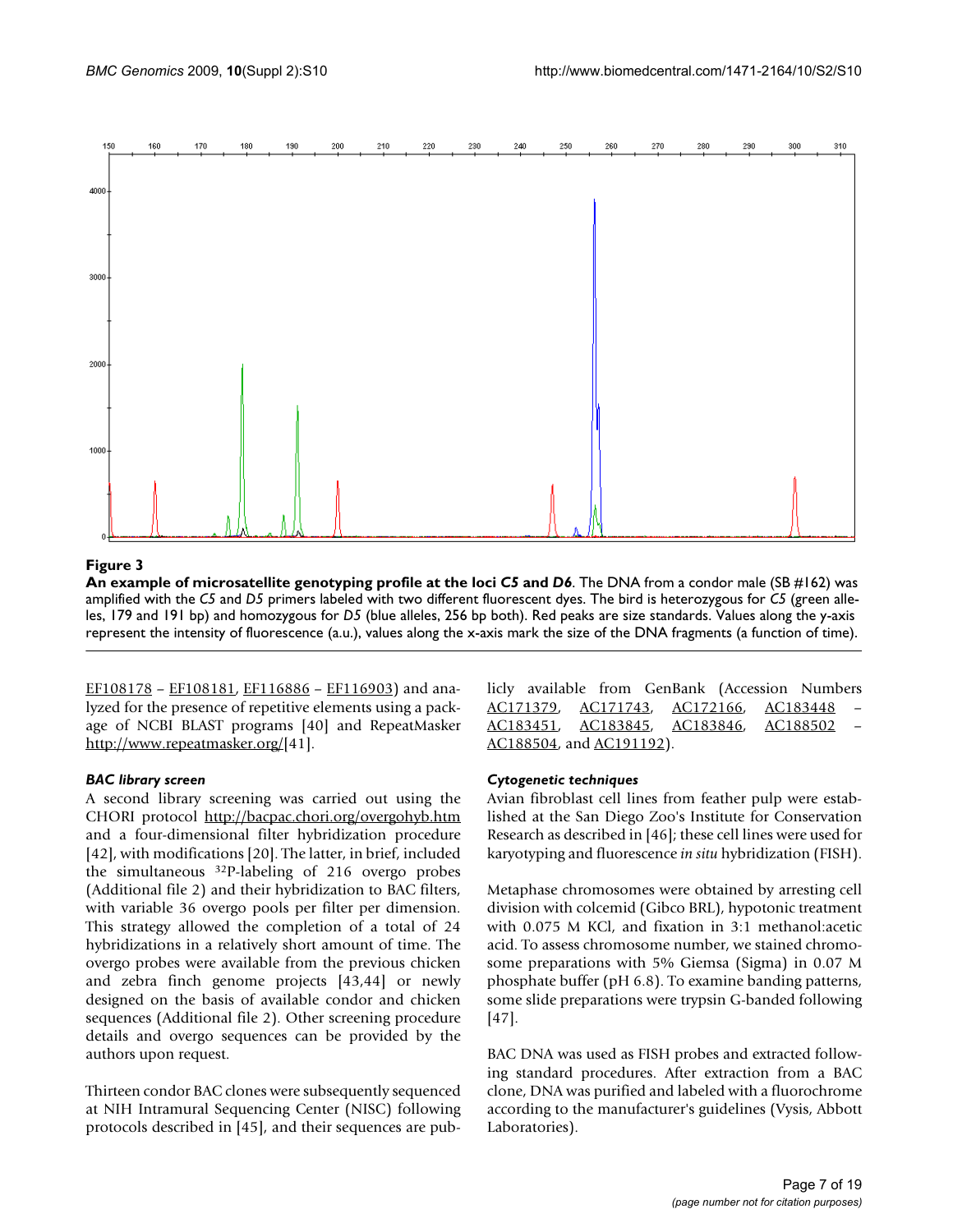#### *Fragment and sequence analysis*

Fragments from coding regions of the *ACAN* candidate gene were PCR amplified and sequenced using an ABI 3100 or ABI 3130 Genetic Analyzer. Sequencher (Gene Codes) was employed for post-sequencing analysis.

A condor fibroblast cell line was utilized for mRNA extraction and consequent generation of cDNA sequences at Washington University Genome Sequencing Center using the 454 sequencing technology [48]. The total RNA was used to prepare a polyT-primed cDNA library by an inhouse version of the Clontech SMART protocol without normalization [49]. The 454 sequence data set has been deposited in Trace Archive.

For analyses of the white-throated sparrow morph, we modified the Michopoulos et al. [50] protocol to amplify a portion of the vasoactive intestinal peptide (*VIP*) gene located on chromosome 2 that either has a *Dra*I restriction site (the "2m" state) or lacks it (the "2" state). Our modifications included fluorescently labeling both the forward and reverse primers so that all products could be visualized on an ABI PRISM 310 Genetic Analyzer, and reducing PCR reactions to a final volume of 10 μl. Figure 4 shows the genetic analyzer output for white and tan morphs. To examine evolutionary history, we used this same "morph" assay on DNA samples collected from several related passerine species.

#### **Results**

#### *California condor studies*

#### *Genetic diversity and linkage analysis*

For genetic diversity assessment, linkage analysis and construction of the condor genetic map, we chose 121 related individuals that formed a condor resource population. Their genotyping at 17 microsatellite loci resulted in the estimates of within-population genetic variation shown in the Table 2. The average number of alleles was  $2.41 \pm 0.80$ per locus, the effective number of alleles  $1.85 \pm 0.50$ , and the Shannon's information index  $0.66 \pm 0.26$ . The average heterozygosity for all loci was  $0.45 \pm 0.01$ , and the genetic diversity  $0.42 \pm 0.04$ . For eight of the 17 loci, there were deviations from Hardy-Weinberg equilibrium.

A preliminary linkage analysis suggested that among the 17 microsatellite loci we may expect a linkage between loci *D10* and *D6* (LOD score = 21.67), as well as between *A20* and *D9* (LOD score = 5.12) and between *B7* and *H238* (LOD score = 5.12).

To expand the microsatellite mapping subproject, we tested three more avian microsatellite markers, *FhU2*, *HrU2*, and *HrU6* [34,35] that previously showed satisfactory amplification results in a wide range of other birds, including some New World vultures. We were able to



#### **Figure 4**

**Molecular assay for morph determination**. Molecular assay for morph determination in the white-throated sparrow, modified in the Tuttle laboratory for use on automated sequencers from primers described in [50]. Panel A shows a tan morph with a single peak at 284 bp amplified from chromosome 2. Panel B shows a white morph with a band for chromosome 2 (at 284 bp) and two additional bands at 88 bp and 189 bp, which occur when PCR product amplified from chromosome  $2<sup>m</sup>$  is digested with restriction endonuclease *Dra*I. If they occur in nature, we assume that birds homozygous for 2m ("super whites") would produce a pattern showing only the 88 bp and 189 bp bands. This technique has been verified in adults of known plumage. Values along the y-axis represent the intensity of fluorescence (a.u.), values along the x-axis mark the size of the DNA fragments (a function of time).

amplify the condor *FhU2* and *HrU2* PCR fragments, while *HrU6* did not work on condor DNA in our hands.

Additionally, we obtained over 900 clone sequences from the microsatellite-enriched library and derived from them around 300 new markers for genotyping the resource population at the next project stage.

#### In silico *mapping*

In total, we obtained approximately 1000 short genomic sequences from the microsatellite-enriched library. In the course of *in silico* mapping, we found that 30% of these are homologous to chicken sequences across almost all chicken chromosomes (GGA1-GGA15, GGA17, GGA19- GGA21, GGA23, GGA24, GGA26-GGA28, GGAZ, and UN) and some other avian sequences. Many of these sequences contain microsatellites and other repetitive ele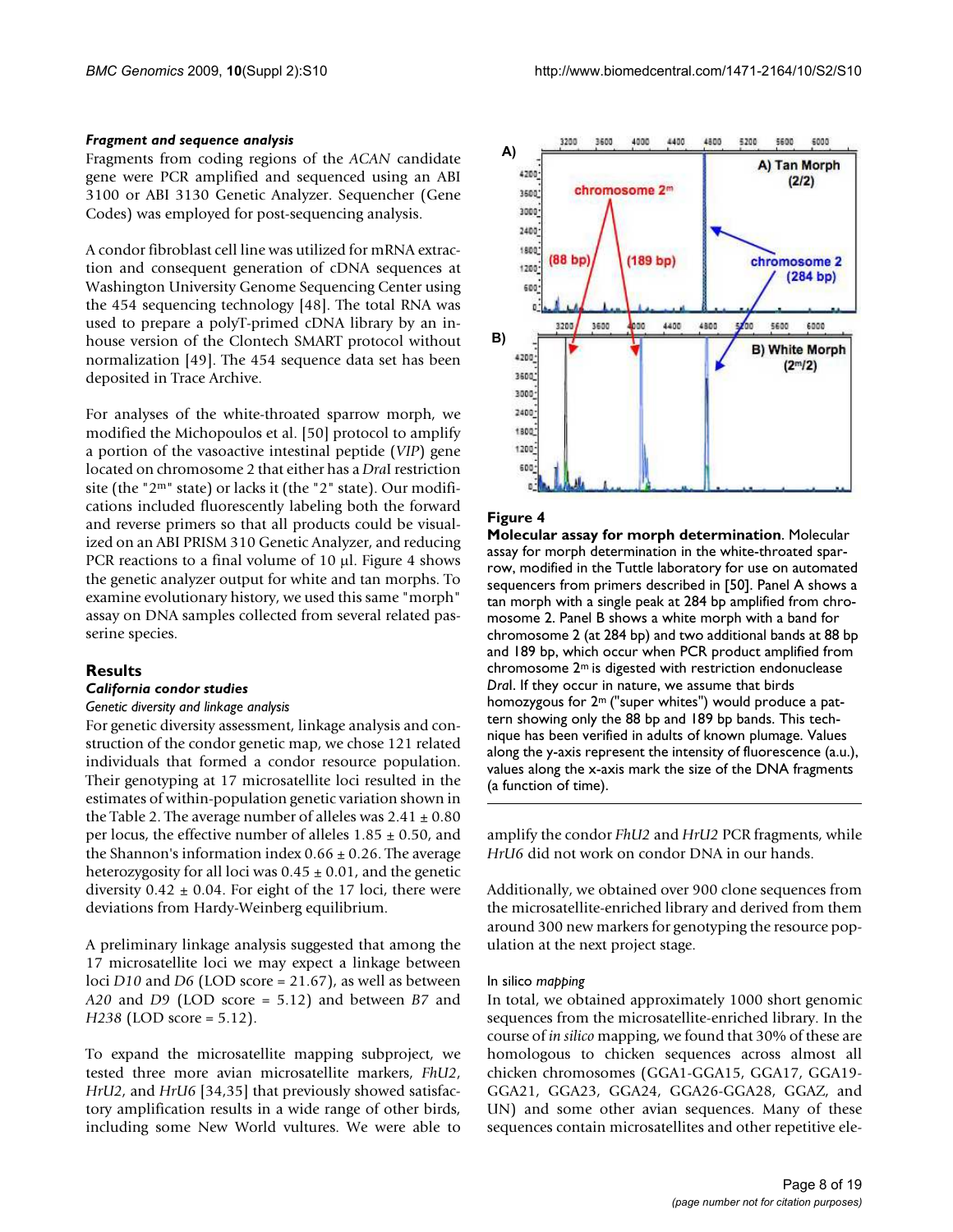ments (LINEs, retroviral LTRs, and satellites) known in chicken. We also found satellite sequences previously detected by Keyser et al. [51] that only occur in New World vultures.

#### *BAC library screening*

The second screen of a 2.8× subset of the condor BAC library was done using 216 overgo probes. The latter were mostly available from the zebra finch and chicken genome projects [20] or derived from the condor microsatellite library clone sequences (Additional file 2). As a result, we added 100 more loci onto the BAC-based chicken-condor comparative map, and it currently contains 199 loci (Additional file 3). At present, the total number of condor BAC-gene or other sequence assignments is almost 670 (Additional file 4).

#### *FISH mapping*

To verify the efficiency of cross-species hybridization of the condor BAC library and to build the condor cytogenetic map, we performed FISH using more than 50 condor BAC clones that were positive for targeted condor genes (Figure 5). Most BACs were found to be orthologous to the appropriate chicken genes and chromosomes (Additional file 5). We identified one intrachromosomal rearrangement on chromosome 4 (the *FGF2* locus), with more intrachromosomal rearrangements on the Z chromosome.

#### *Candidate gene hunting*

Among the positive clones for almost 200 genes identified in the condor BAC library, we selected and sequenced one that harbors the *ACAN* gene (CH262-21P20, Acc. No. AC171743). Based on the sequence information, we designed PCR primers to re-sequence the entire gene in affected chicks, their parents, as well as unaffected nonrelatives. After sequencing coding regions of the gene, we have yet to detect SNPs that could be associated with the chondrodystrophy.

#### *Comparative human-condor mapping*

To date, NISC has generated sequence of 13 condor BACs, each 100–200 kb in size. These sequences are orthologous to human chromosome 7 and six chicken chromosomes. Based on the sequences, a condor-human comparative physical map for a region on HSA7 was designed and is available online through the NISC web site (Additional file 6). After comparing against the chicken whole genome sequence using BLAST, the 13 sequenced BACs were also added onto the BAC-based chicken-condor comparative map (Additional file 3).

#### *454 sequencing*

At the Washington University Genome Sequencing Center, almost 440,000 cDNA sequences were generated



#### **Figure 5**

**California condor FISH mapping**. An example of FISH using metaphase chromosomes of the California condor and a biotinylated BAC clone containing the *ACVR2B* gene located on GCA2.

from a fibroblast cell line using the 454 technology. The total length of these short transcripts (about 100 bp each) is 43,379,069 bp. We found that 78% transcripts were homologous to chicken genes, while being distributed across almost all chicken chromosomes (Figure 6). After assembly and clustering, we were left with around 15,000 contigs that contained about 190,000 reads.

Surprisingly, for a number of genes expressed in this cell line, we had unusually high numbers of reads, with the most extreme transcript having over 55,000 reads (Additional file 7). Amongst the most abundant transcripts (Additional file 8), there were several proteins that are expected to be expressed in fibroblast cell lines, like proteoglycans, a keratin associated protein, fibroblast growth factor receptor 1 and alpha-actin, and other housekeeping proteins. However, one protein, the mitotic arrest deficient-like 1 (MAD1L1), had especially higher levels of expression in this cell line.

#### *White-throated sparrow studies*

#### *Chromosomal studies*

To confirm previous studies and as a necessary first step in genomic studies, we established eight white-throated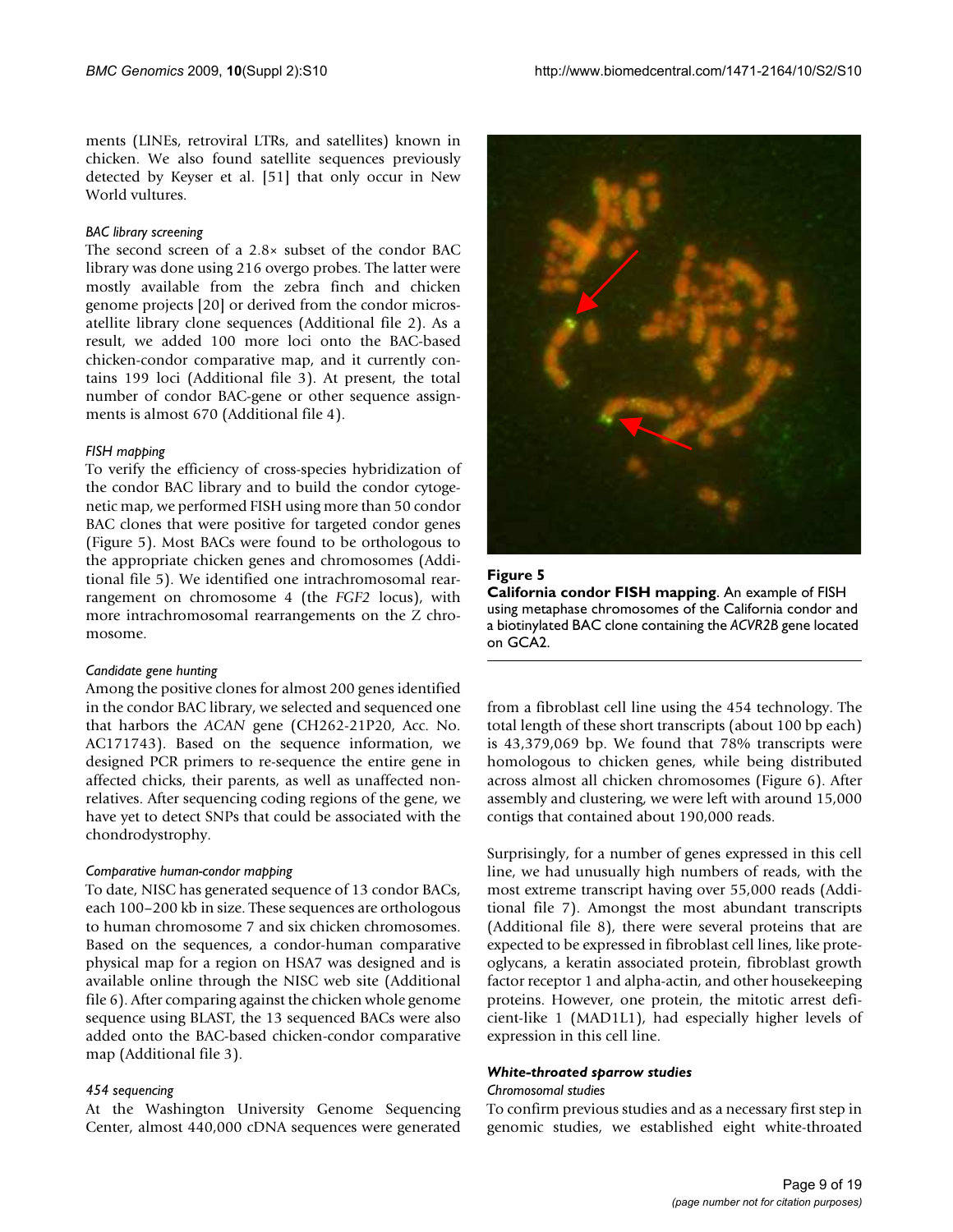

**Distribution of the condor 454 transcripts across the chicken chromosomes**. The distribution of the condor transcripts based on their orthology to the chicken chromosomes.

sparrow cell lines (six white, and two tan; KB15792 – KB15799) accessioned in the Frozen Zoo® at the Zoological Society of San Diego. Using standard Giemsa staining, we confirmed that there is a total diploid chromosome number of 82, including the Z and W sex chromosomes (Figure 7). G-banding comparisons indicate that the rearrangements distinguishing  $2<sup>m</sup>$  from 2 and  $3<sup>a</sup>$  from 3 are complex. The banding differences in each pair involve the centromere and cannot be resolved by inverting only one segment of the chromosome and thus are likely the result of more than one inversion on each chromosome (Figure 8).

Karyotypic analyses of 46 randomly selected whitethroated sparrows (Table 3) indicate that with regards to chromosome 2 and 3, the most common genotypes are 2/ 2  $3^{a}/3^{a}$  (tan; type C) and  $2^{m}/2$   $3^{a}/3^{a}$  (white; type F). Homozygous genotypes  $2^m/2^m$  and  $3/3$  are rare [31] or nonexistent (this study). Most of the chicks from tan male – white female pairs (T  $\times$  W) were the type F genotype (2<sup>m</sup>/ 2  $3a/3a$ ; few of their chicks (approximately 15%) were heterozygous for chromosome 3  $(3<sup>a</sup>/3)$ . By contrast, offspring from white male – tan female pairs ( $W \times T$ ) were fairly evenly split between types B  $(2/2 \frac{3a}{3})$ , C  $(2/2 \frac{3a}{3})$ 

 $3<sup>a</sup>$ ), and F ( $2<sup>m</sup>/2$   $3<sup>a</sup>/3<sup>a</sup>$ ); and, over 33% of their chicks were 3<sup>a</sup>/3 heterozygotes.

#### *Comparative analyses*

The *VIP* assay for morph is based on the fact that there is a SNP on chromosome 2<sup>m</sup> that forms a restriction site for *Dra*I, whereas the *VIP* fragment on chromosome 2 does not contain that site [50]. In an assay of 546 whitethroated sparrows (Table 4), 50.9% were  $2<sup>m</sup>/2$  (white) and 49.1% were tan  $(2/2)$ ; no individuals were  $2^m/2^m$ ("superwhites"). When we examined this site in the four other species of *Zonotrichia* (*Z. atricapilla*, *Z. querula*, *Z. leucophrys, Z. capensis*), only the North American species of *Zonotrichia* show polymorphism for the *VIP* fragment suggesting that the common ancestor of all four had the polymorphism (Table 4; Figure 9). All 10 rufous-collared sparrows (*Z. capensis*) tested were monomorphic for the *Dra*I restriction site. In addition, other passerine birds tested (three subspecies of junco, including *Junco hyemalis hyemalis*, *J. h. oreganos*, and *J. h. caniceps*, swamp sparrow (*Melospiza georgiana*), song sparrow (*M. melodia*), and purple finch (*Carpodacus purpureus*)) were also monomorphic for the *Dra*I restriction site (Table 4). Preliminary sequence analysis of the *VIP* intron indicates that in the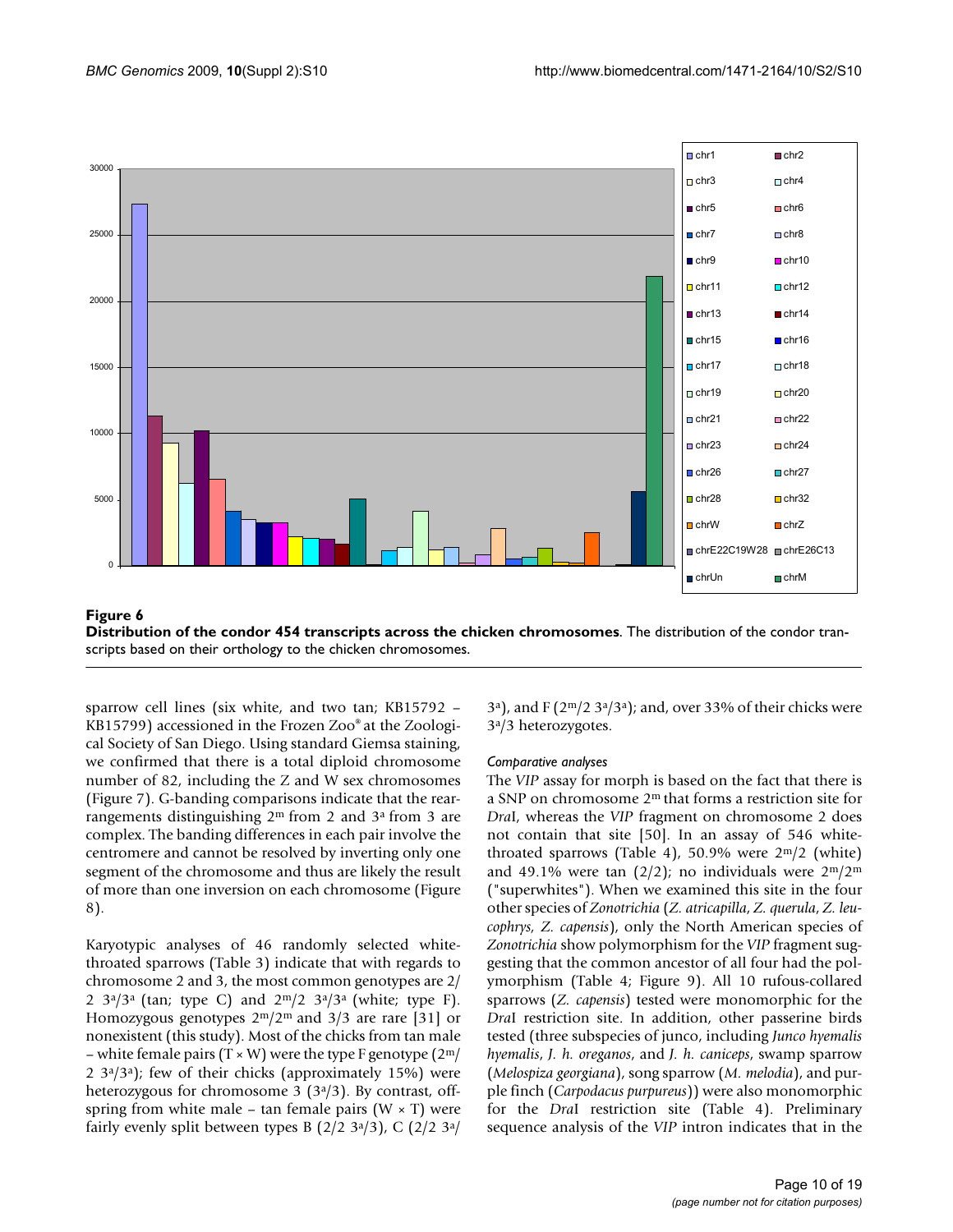|                                    | 86                                                                                                                                                                                                                                                                                                                                                                          |                   |                          |                               |                |                 | $\frac{\Delta}{\mathbf{w}}$       |
|------------------------------------|-----------------------------------------------------------------------------------------------------------------------------------------------------------------------------------------------------------------------------------------------------------------------------------------------------------------------------------------------------------------------------|-------------------|--------------------------|-------------------------------|----------------|-----------------|-----------------------------------|
|                                    |                                                                                                                                                                                                                                                                                                                                                                             | ļi                | Ą                        | និន្ធី                        | ăä             | $\frac{a}{7}$   | $\frac{2}{9}$ .                   |
| 罪                                  | $\begin{picture}(20,20) \put(0,0){\vector(0,1){30}} \put(15,0){\vector(0,1){30}} \put(15,0){\vector(0,1){30}} \put(15,0){\vector(0,1){30}} \put(15,0){\vector(0,1){30}} \put(15,0){\vector(0,1){30}} \put(15,0){\vector(0,1){30}} \put(15,0){\vector(0,1){30}} \put(15,0){\vector(0,1){30}} \put(15,0){\vector(0,1){30}} \put(15,0){\vector(0,1){30}} \put(15,0){\vector(0$ | $\frac{1}{11}$ is | $^{4}$ $^{4}$            | $\frac{6}{13}$ $\frac{8}{13}$ | A              | $\frac{1}{15}$  | $^{*}$ .6                         |
| $\frac{17}{17}$<br>$\frac{25}{33}$ | $\frac{a}{18}$ .                                                                                                                                                                                                                                                                                                                                                            | $\frac{1}{19}$    | $\frac{1}{20}$ $\bullet$ | $\frac{4}{21}$                | 22<br>30<br>38 | $\frac{1}{23}$  | $\frac{24}{32}$<br>$\frac{1}{40}$ |
|                                    | $\frac{26}{34}$                                                                                                                                                                                                                                                                                                                                                             | $\frac{27}{35}$   | 28<br>36                 | $\frac{1}{37}$                |                | $\frac{31}{39}$ |                                   |
|                                    |                                                                                                                                                                                                                                                                                                                                                                             |                   |                          |                               |                |                 |                                   |

#### **Figure 7**

**Complete karyotype of white female**. Complete karyotype of white (2<sup>m</sup>/2) female (Z/W) KB15793, showing 82 macro- and microchromosomes, including 40 autosome pairs and two sex chromosomes (Z and W); data generated at the San Diego Zoo's Institute for Conservation Research, Zoological Society of San Diego. In addition to the rearrangement of 2, chromosome 3 also sometimes exhibits an alternate form (3<sup>a</sup>; as seen here).

rufous-collared sparrow, the junco, the song sparrow, and the swamp sparrow, the SNP is the same as that found in chromosome  $2<sup>m</sup>$  of the white-throated sparrow (Figure 10).

#### **Discussion**

#### *California condor genetics and genomics*

Genetic management of California condors aims to maximize the retention of genetic diversity by minimizing mean kinship within the population. We used a series of mostly tetranucleotide repeat markers to evaluate genetic diversity among individuals obtained from the wild and ascertain linkage relationships between microsatellite loci. The observed level of heterozygosity (0.45) found in the resource population could be considered as a good sign of a successful captive propagation program and population recovery. On the other hand, observation of Hardy-Weinberg equilibrium deviations at eight out of 17 loci might suggest that the current condor population is impacted by inbreeding. These results can be used for validating genetic management recommendations currently used for this endangered species.



#### Figure 8

**G-banded chromosomes 1–9 and Z from the sparrow**. G-banded chromosomes 1–9 and Z from a 2<sup>m</sup>/2 3<sup>a</sup> /3 white-throated sparrow (KB15794; San Diego Zoo's Institute for Conservation Research, Zoological Society of San Diego). Taking advantage of recent progress in genome studies of the domestic chicken, we are developing a genetic map for the California condor. Among the 17 microsatellite loci already used, there are three potential linkages established. Approximately 300 more markers have been designed and, after validation, will be used for genotyping the resource population. This would be the first attempt to make a genetic linkage map for condors, which will be later supplemented with SNP markers to locate and characterize candidate loci for the chondrodystrophy mutation, to identify carriers of the chondrodystrophy allele and to improve genetic management of this and other heritable disease risk-factor loci.

The conventional re-sequencing of *ACAN*, a likely chondrodystrophy candidate gene, was complicated by the compound structure of this gene, including the large number of exons (18 in the chicken) and a complex repetitive structure of its longest exon that encodes for chondroitin sulfate attachment domain. The latter contains in the chicken a variable repeat region that includes 19 repeats, each of 60 nucleotides, with the reported nanomelic stop codon [12]. Although we have not yet been able to identify a causative SNP in coding regions of the condor *ACAN* gene, we continue this investigation in both exonic and intronic sequences as well as other regulatory regions that could also be associated with changes in the *ACAN* regulation. We plan to use a high throughput 454 sequencing technology that may identify or eliminate this locus as the locus of the chondrodystrophy mutation. Construction of the condor linkage map will bring us closer to the mapping of the chondrodystrophy locus and it will enable confirmation of a role for the *ACAN* gene or other (marker) loci linked to the disease. In either scenario, we will be able to develop a molecular assay for heterozygous carriers of the chondrodystrophy mutation.

The 454 cDNA sequence data reported here provides a first insight into the condor transcriptome. Interestingly, *ACAN* was found to be expressed in this cell line. We expect that establishment of fibroblast cell lines for normal and affected chicks will enable direct comparison of full-length cDNA sequences to significantly assist in the identification of the potential chondrodystrophy mutation in *ACAN* or other candidate genes. Such data will provide one more functional genomics approach to pinpoint the disorder mutation.

MAD1L1 was shown to be highly overexpressed in the condor fibroblast cell line analyzed. MAD1L1 is a component of the mitotic spindle-assembly checkpoint, and its mutations are suggested to play a role in the pathogenesis of various types of human cancer (e.g., [52]). Abnormal overexpression of MAL1L1 gene may be linked to a particular phenotype observed in this condor cell line. The cell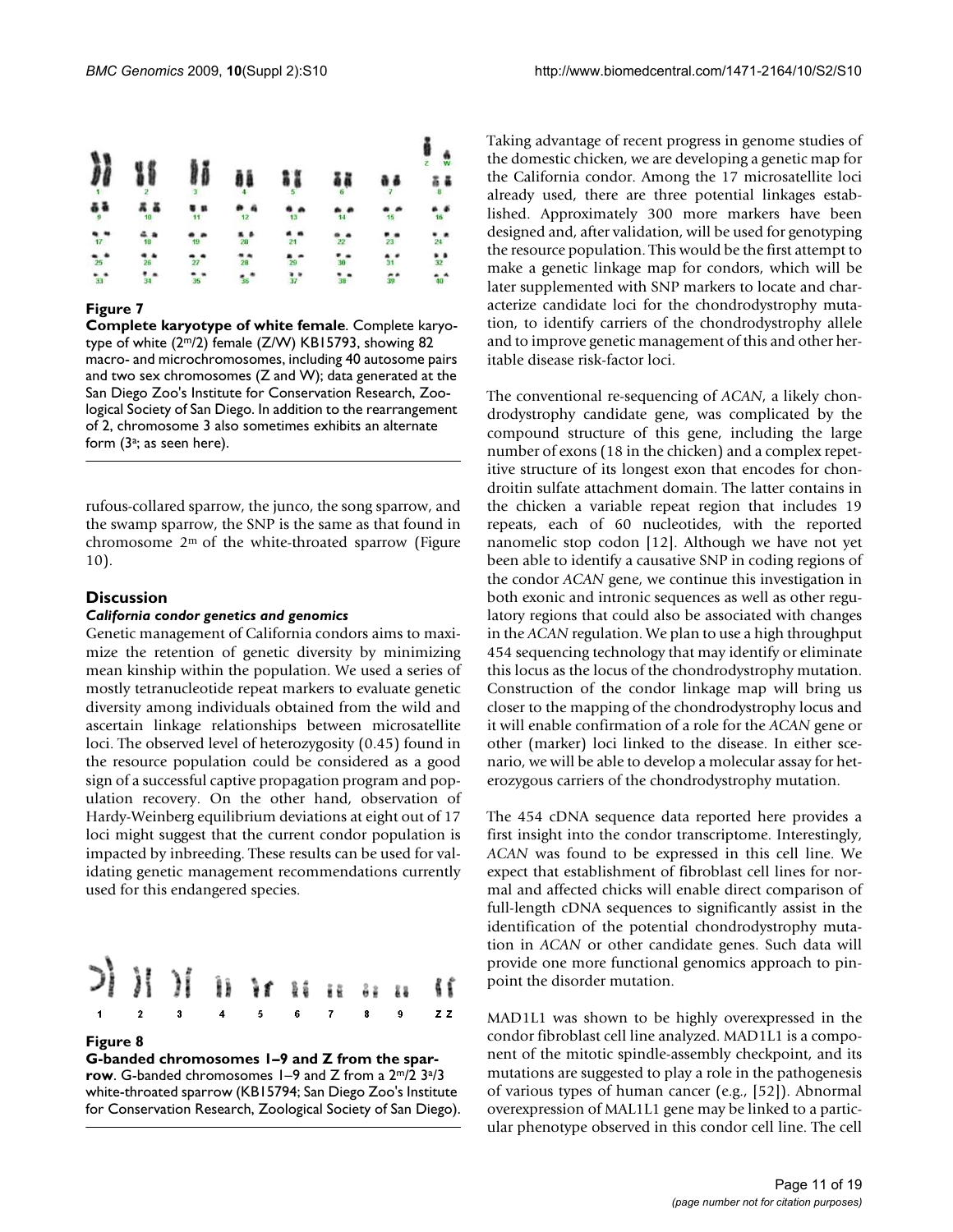| <b>Studies</b>                            | Tan                          |                 |                      | White                        |                                           |                     |                          |
|-------------------------------------------|------------------------------|-----------------|----------------------|------------------------------|-------------------------------------------|---------------------|--------------------------|
|                                           | Type A<br>2233               | Type B<br>2233a | Type C<br>$223^a3^a$ | Type D<br>22 <sup>m</sup> 33 | Type E<br>22 <sup>m</sup> 33 <sup>a</sup> | Type F<br>$22m3a3a$ | Type G<br>$2m2m3a3a$     |
| Thorneycroft [31], males $(N = 260)$      | 0.45                         | 4.00            | 32.00                | 0.45                         | 13.00                                     | 50.00               |                          |
| This study, males $(N = 24)$              | $\overline{\phantom{a}}$     | 12.50           | 37.50                |                              | 12.50                                     | 37.50               | $\overline{\phantom{a}}$ |
| Thorneycroft [31], females $(N = 137)$    | 1.00                         | 9.00            | 50.00                |                              | 4.00                                      | 34.00               | 00. ا                    |
| This study, females $(N = 22)$            | $\qquad \qquad \blacksquare$ | 9.09            | 22.70                |                              | 9.09                                      | 59.09               | $\overline{\phantom{a}}$ |
| This study, $T \times W$ parents (N = 26) | $\overline{\phantom{0}}$     | 7.7             | 26.9                 |                              | 7.7                                       | 57.7                |                          |
| This study, $W \times T$ parents (N = 12) |                              | 25.0            | 33.3                 |                              | 8.3                                       | 33.3                |                          |

**Table 3: The percentage of white-throated sparrows sampled having various arrangements of chromosomes 2 and 3. Table adapted from [31]. Types A-C are all tan, whereas types D-G are all white.**

line has a continuous long-term proliferation and heteroploid features, an indication that the line is transformed possibly due to a mutation affecting MAD1L1 expression. As MAD1L1 is known to be involved in neoplasia, further investigation of this cell line can provide a source of comparative studies and shed light on de-regulation of cell proliferation in avian species.

We were able to obtain dense coverage of the Z chromosome (Additional file 3) with the second BAC library screen. We chose to cytogenetically assign the Z-linked BACs to condor chromosomes using FISH because preliminary indications suggested that there could be intraand interchromosomal rearrangements in the condor relative to the chicken Z chromosomes. Furthermore, we consider it useful for the future studies to compare Zlinked gene expression in condor males and females to see if there is any difference or if we have a dosage compensation effect similar to what was shown for the zebra finch and chicken [53,54].

Overall, we detected a few changes in gene location and order between chicken and condor chromosomes, indicating a high degree of conserved synteny. Our data support a higher similarity of the cathartid genome to the avian ancestral karyotype and a more basal position of Cathartidae as compared to Accipitridae and Falconidae [55], as well as the general stability of avian genomes over the course of evolution [56]. Another piece of evidence in support of those ideas comes from the fact that the chicken and condor genomes demonstrate a high degree of sequence homology and share many common avian repetitive elements including LINEs, retroviral LTRs, and satellites. However, the presence of satellite sequences specific to New World vultures [51] suggests that some distinctive genomic features have emerged in the cathartids over almost the 100-million years of evolution in this avian lineage. We hypothesize that the specific satellite sequences inherent to the Cathartidae may represent unique genomic signatures that could help resolve the long disputed taxonomic position of this avian family  $(e.g., [55,57,58]).$ 

The 454 cDNA sequence data, as well as condor microsatellite library clone sequences, have been added to a new avian genomic database *Gallus* GBrowse that includes the whole genome sequence of the chicken as a reference [http://birdbase.net/cgi-bin/gbrowse/gallus08/\[](http://birdbase.net/cgi-bin/gbrowse/gallus08/)59]. Along with sequence information for turkey and zebra finch, this database serves as a new powerful tool for avian comparative genomics. All the sequence information available for the condors is also being deposited in GenBank and Trace Archive, adding the condor to the ever-expanding list of avian genomes (Table 5). Finally, there is a web site we have developed for the condor genomics project: [https://](https://msu.edu/~romanoff/index2.htm) [msu.edu/~romanoff/index2.htm](https://msu.edu/~romanoff/index2.htm).

#### *White-throated sparrow as a behavioral model*

Advances in white-throated sparrow genomics have begun at an obvious point – the characterization of the chromosomal rearrangement affecting morphic differences. Thorneycroft [30,31] first karyotyped the species, reporting a diploid chromosome number of 82 or 84, and based on centromere position, presumed pericentric inversions in both chromosome 2 and 3. Here, our karyotypic analyses confirm a diploid number of 82, with the typical avian pattern of approximately 30 pairs of microchromosomes (Figure 7; see [60,61] for reviews of avian microchromosomes). G-banding analyses suggest that the rearrangements in chromosomes 2 and 3 are not simple, but instead consist of multiple inversions involving the centromere. These results are consistent with those reported in Thomas et al. [62], who used comparative cytogenetic mapping to show that  $2<sup>m</sup>$  and 2 differ by a pair of pericentric inversions spanning at least 98 Mb or greater than 86% of the chromosome. Chromosomal inversions are often adaptive because they can result in coadapted gene complexes [63], therefore further investigation of gene structure in this species is warranted. However, to be valuable to evolutionary and conservation biology, such studies must be done within the context of the ecological and social environments that selected for the maintenance of polymorphism.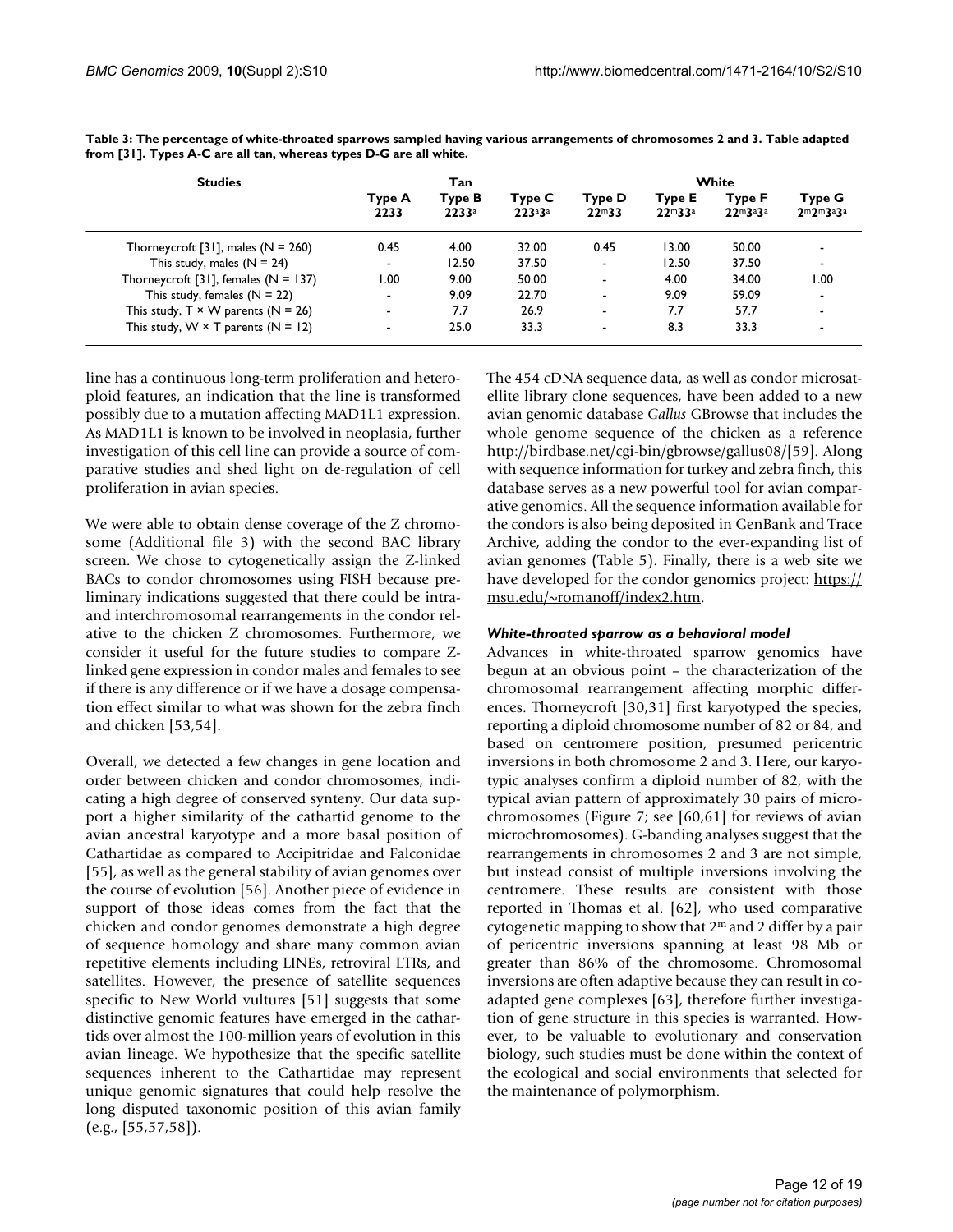**Table 4: Results of the white-throated sparrow "morph" assay using the** *Dra***I restriction site located in the** *VIP* **gene [50]. Species heterozygous for the** *Dra***I restriction site show 3 fragments (F1-F3); species homozygous for the** *Dra***I restriction site show 2 bands, one smaller band at approximately 72–89 bp and one larger band at 185–190 bp (F1 and F2); finally, homozygotes that do not carry the**  *Dra***I restriction site show only a single band at 284 bp (F3).**

| <b>Species</b>                             | <b>Subspecies</b>         | Genotype                           | <b>VIPFI</b><br>(bp) | VIP <sub>F2</sub><br>(bp) | VIP <sub>F3</sub><br>(bp) | #               | $\%$        |
|--------------------------------------------|---------------------------|------------------------------------|----------------------|---------------------------|---------------------------|-----------------|-------------|
| White-throated sparrow                     |                           | 2 <sub>m</sub> /2 <sub>m</sub>     | 88                   | 189                       | $\blacksquare$            | 0               | $\mathbf 0$ |
| (Zonotrichia albicollis)                   |                           | Homozygous - Dral site             |                      |                           |                           |                 |             |
|                                            |                           | 2m/2 (White Morph)<br>Heterozygous | 88                   | 189                       | 284                       | 278             | 50.9        |
|                                            |                           | 2/2 (Tan Morph)                    |                      |                           | 284                       | 268             | 49.1        |
|                                            |                           | Homozygous - No site               |                      |                           |                           |                 |             |
| White-crowned sparrow<br>(Z. leucophyrs)   |                           | Homozygous - Dral site             | 80                   | 190                       | $\blacksquare$            | $\overline{2}$  | 16.7        |
|                                            |                           | Heterozygous                       | 80                   | 190                       | 284                       | 4               | 33.3        |
|                                            |                           | Homozygous - No site               | $\blacksquare$       | $\blacksquare$            | 284                       | 6               | 50.0        |
| Golden-crowned sparrow<br>(Z. atricapilla) |                           | Homozygous - Dral site             | 83                   | 190                       | $\blacksquare$            | 0               | $\mathbf 0$ |
|                                            |                           | Heterozygous                       | 83                   | 190                       | 284                       | 3               | 100         |
|                                            |                           | Homozygous - No site               | $\overline{a}$       | $\overline{a}$            | 284                       | 0               | $\mathbf 0$ |
| Harris's sparrow<br>(Z. querula)           |                           | Homozygous - Dral site             | 72/73                | 88/91                     | $\blacksquare$            | T               | 25.0        |
|                                            |                           | Heterozygous                       | 72 or 73             | 88 or 91                  | 284                       | 0               | 0           |
|                                            |                           | Homozygous - No site               |                      |                           | 284                       | 3               | 75.0        |
| Rufous-collared sparrow<br>(Z. capensis)   |                           | Homozygous - Dral site             | 89                   | 9                         | $\blacksquare$            | $\overline{10}$ | 100         |
| Dark-eyed junco<br>(Junco hyemalis)        | Slate-colored<br>hyemalis | Homozygous - Dral site             | 89                   | 189                       |                           | 4               | 100         |
|                                            | Oregon<br>oreganus        | Homozygous - Dral site             | 89                   | 189                       |                           | 3               | 100         |
|                                            | Gray-headed<br>caniceps   | Homozygous - Dral site             | 89                   | 189                       |                           | T               | 100         |
| Song sparrow<br>(Melospiza melodia)        |                           | Homozygous - Dral site             | 89                   | 185                       |                           | 5               | 100         |
| Swamp sparrow<br>(M. georgiana)            |                           | Homozygous - Dral site             | 89                   | 186/189                   |                           | 5               | 100         |
| Purple finch<br>(Carpodacus purpureus)     |                           | Homozygous - Dral site             | 89                   | 193                       |                           | T               | 100         |

In the white-throated sparrow, recombination is suppressed in heterozygotes for chromosome 2m. Thorneycroft [31] found that chiasma did form between the p-arm of chromosome 2 and one arm of chromosome 2<sup>m</sup>, but they did not form between the q-arm of chromosome 2 and chromosome 2 m. In addition, chiasma formed between the p-arm of chromosome 3 and the p-arm of chromosome 3<sup>a</sup> , but not between the q-arms of these chromosomes. Using nine loci within the 2m rearrangement, Thomas et al. [62] confirmed that recombination only occurred in the telomere area between the p-arm of chromosome 2 and chromosome 2<sup>m</sup>, thus restricting gene flow between the two. In addition, they found that chromosome 2 had five times the nucleotide diversity of chromosome 2<sup>m</sup>. Based on these results, Thorneycroft's [31] meiotic data, and our data on population genotype frequencies (Table 3), we predict that chromosome  $3<sup>a</sup>$  has also evolved under limited recombination and reduced gene flow.

Chromosomal inversions may be disadvantageous if they foster the accumulation of suites of deleterious alleles within the area of low recombination. Since the inversion in the white-throated sparrow is relatively large and covers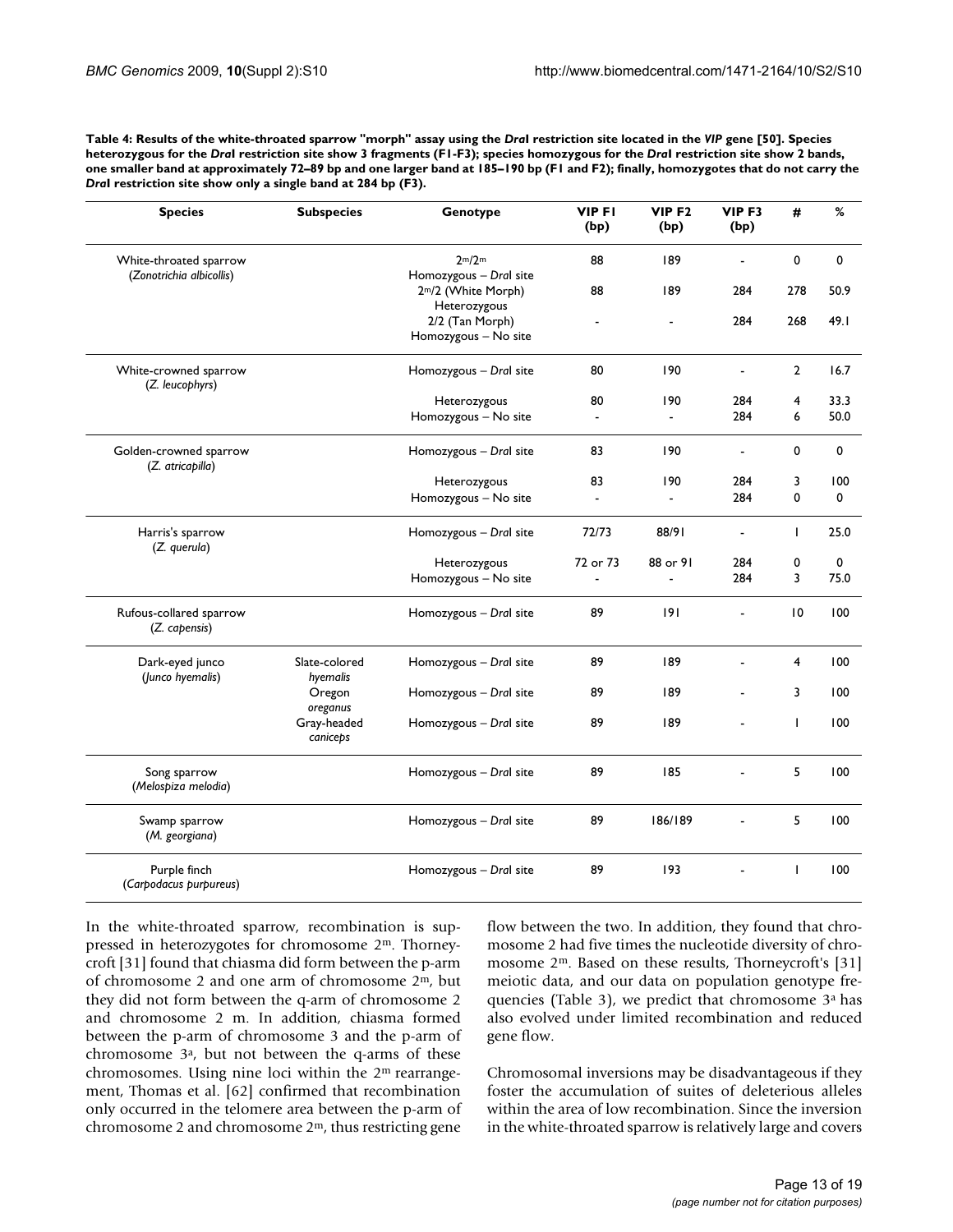

#### **Figure 9**

*VIP* **restriction site mapped on** *Zonotrichia* **tree**. Phylogenetic tree for *Zonotrichia* from [75] showing branch lengths (% nucleotide differentiation). Mapped on the tree are presence (+), absence (-), or both presence and absence (+/-) of the *Dra*I restriction site in the *VIP* fragment. Data for the restriction site were derived from Table 1. Only the four North American *Zonotrichia* species show polymorphism for the *VIP* fragment, suggesting that the polymorphism arose in the common ancestor of those four species.

at least 86% of chromosome 2m, it is likely that some negative fitness affects are associated with homozygosity; the same is likely true for chromosome 3<sup>a</sup>. We did not find  $2<sup>m</sup>/2<sup>m</sup>$  or  $3<sup>a</sup>/3<sup>a</sup>$  individuals in our karyotypic analyses, nor did we find any 2m/2m birds in over 546 individuals sampled in the *VIP* assay. Thorneycroft [31] found that parents with a single  $2<sup>m</sup>$  chromosome passed this on to half of their offspring however, parents with a single chromosome 3 passed this on to only a quarter of their offspring. Given his results, we would expect that white birds  $(2<sup>m</sup>/2)$ pairing with other white birds  $(2<sup>m</sup>/2)$  would result in up to 25% lethal or semi-lethal homozygotes. It is surprising then that in our study, the frequencies of particular genotypes differed in the sexes and between the two disassortative pair types (Table 3). Certain combinations of chromosomes 2 and 3 also appeared more viable than others. Together, these factors suggest non-Mendelian transmission, interchromosomal linkage and pleiotropy, and a strong interaction between autosomal genotype and sex. Our laboratory is continuing to investigate the relationship between chromosomes 2 and 3 using a combination of genomics techniques and population data.

Comparative analyses between the white-throated sparrow and its relatives can be quite revealing about genomic evolution. In the rufous-collared sparrow (*Zonotrichia capensis*), Rocha et al. [64] reported polymorphisms in chromosomes 3 and 5 – also presumably due to pericentric inversions. The closely related junco exhibits polymorphisms for pericentric inversions in chromosomes 2 and 5 [65] and the white-crowned sparrow (*Z. leucophrys*) has centric rearrangements in chromosomes 3, 5, and 12 [66]. Thus, chromosomal inversions in *Zonotrichia* and its congeners seem to be relatively common [65,66]. Our comparative analysis of the *VIP* intron [50] revealed that the *Dra*I polymorphism likely existed in the common ancestor of all four North American species of *Zonotrichia*, but not in the South American species, *Z. capensis*. In accordance with these results, sequence data from *VIP* (Figures 9 and 10) and other areas of chromosome  $2<sup>m</sup>$  suggest that

#### **VIP Sequence**

| <b>HASP</b> | CTCTGTTTGTATATTCACTCAGACAACTGCTTTT AAGTATCATGTCTCTGTATTCACTAAACATG   |  |
|-------------|----------------------------------------------------------------------|--|
| <b>WCSP</b> | CTCTGTTTGTATATTCACTCAGACAACTGCTTTT AAGTATCATGTCTCTGTATTCACTAAACATG   |  |
| WTSP-TM     | CTCTGTTTGTATATTCACTCAGACAACTGCTTTT AAGTATCATGTCTCTGTATTCACTAAACATG   |  |
| WTSP-WF     | CTCTGTTTGTATATTCACTCAGACAACTGCTTTT AAATATCATGTCTCTGTATTCACTAAACATG   |  |
| <b>RUFS</b> | CTCTGTTTGTATATTCACTCAGACAACTGCTTTT AAATATCATGTCTCTGTATTCACTAAACATG   |  |
| DEJU.       | CTCTGTTTGTATATTCACTCAGACAACTACTTTT AAATATCATGTCTCTGTATTCACTAAACATG   |  |
| SOSP        | CTCTGT---- ATATTCACTCAGACAACTGCTTTT AAATATCATGTCTCTGTATTCAT TAAACATG |  |
| <b>SWSP</b> |                                                                      |  |

#### **Figure 10**

*VIP* **sequence for several passerine species**. Sequence alignment for an intron of the vasoactive intestinal peptide (*VIP*) gene (primers described in [50]). Bases highlighted in gray show differences between the white-throated sparrow (*Zonotrichia albicollis*; WTSP of both morphs), Harris's sparrow (*Z. querula*; HASP), the white-crowned sparrow (*Z. leucophrys*, WCSP), the rufous-collared sparrow (*Z. capensis*, RUFS), the dark-eyed junco (*Junco hyemalis*; DEJU), the song sparrow (*Melospiza melodia*; SOSP), and the swamp sparrow (*M. georgiana*; SWSP). Yellow highlighting indicates the *Dra*I restriction site, which is found in dark-eyed juncos and song sparrows, as well as white morphs (W) white-throated sparrows; green highlighting shows the lack of a *Dra*I restriction site found in tan (T) morph white-throated sparrows.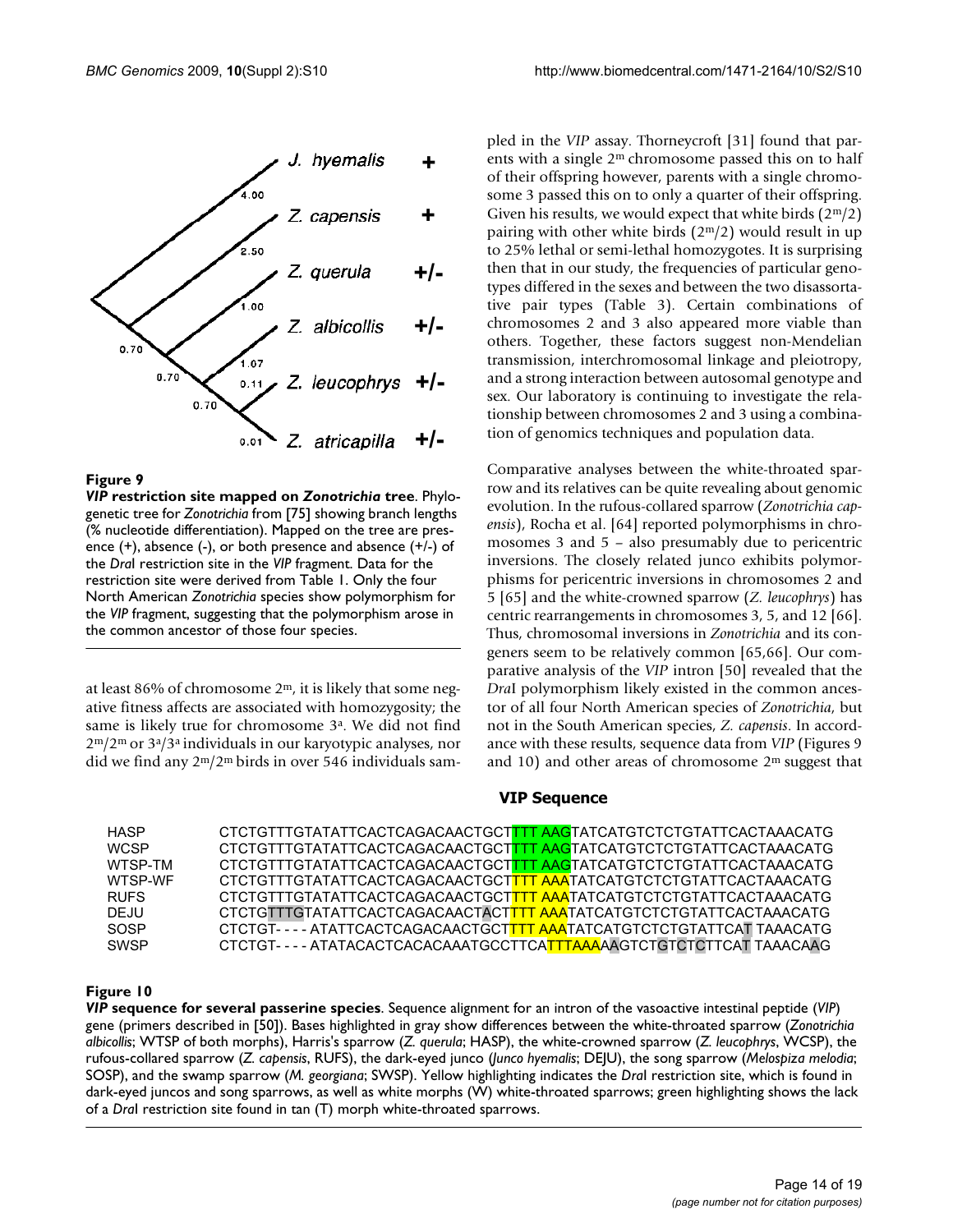**Table 5: Representation of avian species in the NCBI databases (as of June 8, 2009).**

| <b>Species/Order</b>                                          | <b>Nucleotide/Protein</b> | <b>Trace records</b> | <b>PubMed</b> |
|---------------------------------------------------------------|---------------------------|----------------------|---------------|
| Chicken (Gallus gallus)/Galliformes                           | 927,747/35,072            | 18,186,087           | 90.868        |
| Zebra finch (Taeniopygia guttata)/Passeriformes               | 288,655 / 17,308          | 15,499,360           | 359           |
| Turkey (Meleagris gallopavo)/Galliformes                      | 57.934 / 560              | 77.154               | 321           |
| Duck (Anas platyrhynchos)/Anseriformes                        | 4.888 / 474               | ---                  | 979           |
| White-throated sparrow (Zonotrichia albicollis)/Passeriformes | 3,955/124                 | 268,938              | 41            |
| Domestic pigeon (Columba livia)/Columbiformes                 | 2.371 / 244               | ---                  | 9,669         |
| Red-backed fairy wren (Malarus melanocephalus)/Passeriformes  | 2.026 / 394               |                      |               |
| Lazuli bunting (Passerina amoena)/Passeriformes               | 1.791 / 590               |                      | 6             |
| Hwamei (Garrulax canorus)/Passeriformes                       | 1,572 / 1,340             |                      |               |
| Indigo bunting (Passerina cyanea)/Passeriformes               | 1.572 / 568               |                      | 16            |
| Gadwall (Anas strepera)/Anseriformes                          | 1.233 / 514               | ---                  | 16            |
| California condor (Gymnogyps californianus)/Ciconiiformes*    | 976/4                     | 452,496**            | 13            |
| Yellow wagtail (Motacilla flava)/Passeriformes                | 890/91                    |                      | 5             |
| Collared flycatcher (Ficedula albicollis)/Passeriformes       | 770/287                   |                      | 56            |
| Adelie penguin (Pygoscelis adeliae)/Sphenisciformes           | 671/17                    | ---                  | 69            |
| European pied flycatcher (Ficedula hypoleuca)/Passeriformes   | 667 / 295                 |                      | 86            |
| White-winged fairy-wren (Malurus leucopterus)/Passeriformes   | 639 / 190                 |                      |               |
| Japanese quail (Coturnix japonica)/Galliformes                | 634 / 487                 | ---                  | 4,435         |

\*According to [55,57,58] and contrary to NCBI Taxonomy database, the New World vultures are not related to storks (*Ciconiiformes*).

\*\* Includes 419,240 sequences generated with 454 technology and 33,256 entries obtained with shotgun sequencing.

the first inversion predated the divergence of whitethroated sparrow from both white-crowned sparrow and Harris's sparrow, originating approximately  $2.2 \pm 0.3$  MYA [62]. Surprisingly, our comparative data on the *VIP* intron suggests that, contrary to Thorneycroft's [31] expectations, chromosome 2<sup>m</sup>(or at least a portion of it) might actually be "ancestral". We are undertaking further comparative mapping to resolve these alternatives.

In the past few years, genomic resources for avian species have advanced by leaps and bounds, making it now possible to use comparative genomics to determine the genes responsible for differences in white and tan morphology, behavior, and physiology. Chicken chromosome paints revealed that white-throated sparrow chromosome 2 was analogous to chicken chromosome 3 [62], now allowing us to pinpoint candidate genes associated with phenotypic differences. In addition, major advances in the zebra finch genome [67] as well as a white-throated sparrow BAC library (CHORI-264; [http://bacpac.chori.org/](http://bacpac.chori.org/library.php?id=469) [library.php?id=469](http://bacpac.chori.org/library.php?id=469)), mean that detailed mapping is now possible. Over 1000 microsatellite markers, developed for parentage and population genetics analyses in songbirds [68,69], have been used to construct a predicted passerine genome map based on sequence similarity to the chicken genome. Using microsatellite markers that cross-amplify in the *Zonotrichia* with the detailed pedigrees of over 350 families (data not shown) we will be able to generate linkage maps for this species. Finally, in order to advance conservation and evolutionary genomics in this species, it will be important to identify adaptive genetic variation and

the role that the environment has had in selecting for the evolution of alternative genotypes. We have also established a website for the sparrow project: [http://](http://www.whitethroatedsparrow.org) [www.whitethroatedsparrow.org](http://www.whitethroatedsparrow.org).

#### **Conclusion**

The retention and capacity for generation of novel adaptive genetic variation in a population is key to conservation efforts. Without maintaining this diversity, given the increased anthropogenic impacts of populations and their habitats, many species will face increased vulnerability to extinction in the near future [70,71]. Conservation genetics has traditionally relied on assays of neutral genetic variation, assuming that it accurately reflects adaptive variation [72]. However, the correlation between variation in adaptive and non-adaptive genetic elements can sometimes be low [72-74], and so a true understanding of the interplay between genes and biodiversity will benefit from the additional data that a broader genomics approach can provide. Here we show the utility of applying such a "genomics approach" to study of two key avian species.

Conservation efforts in the endangered California condor will benefit from the characterization and deeper understanding of the segregating lethal chondrodystrophy mutation. Management of the species' genetic diversity under circumstances of maintaining a viable, self-sustaining, managed population that provides birds for reintroduction, and genetic and demographic augmentation of newly established wild California condor populations in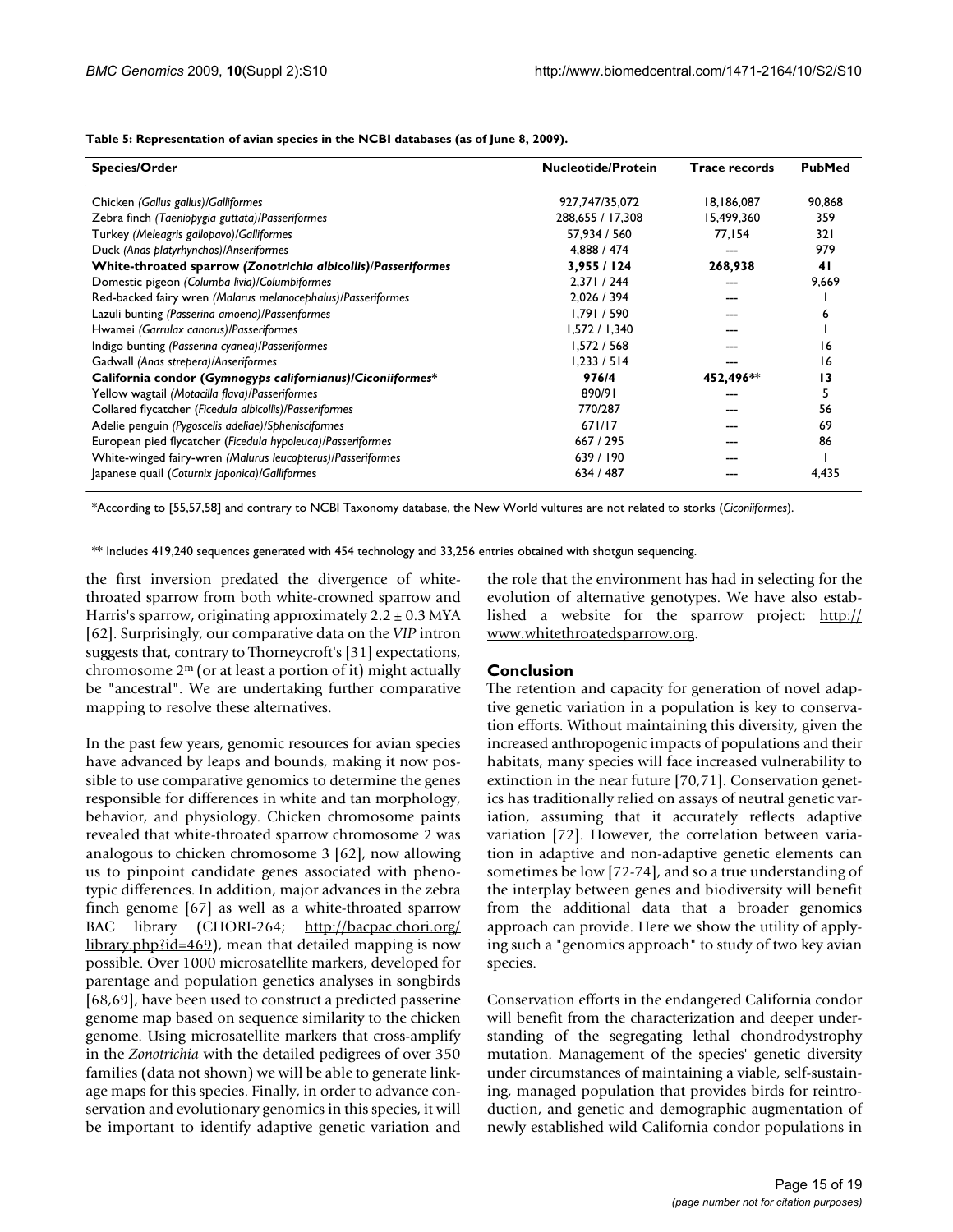the United States and Mexico is a conservation paradigm that merits the fullest support of scientific prowess in genomics, the health sciences, and behavioral ecology, as well as through public policy, public education and law enforcement. Results gathered from the condor studies will help identify recovery options for other at-risk species as their populations continue to decline and experience genetic bottlenecks.

Genomic studies in the white-throated sparrow are still in their infancy although the potential benefits of this avenue of study are great. Morphs of the white-throated sparrow provide a novel intraspecific comparison of selective pressures, where factors affecting fitness can be linked to specific genes – in other words, we have the opportunity to directly assess adaptive variation. In addition, genomic studies in the sparrow will contribute to our understanding of chromosomal inversions, where suites of genes are often inherited as co-adapted gene complexes and the "success" of a phenotype is highly dependent on orchestrated gene cascades and environmental effects.

Birds are highly influential model organisms in conservation and evolutionary research, and the foundation of work on many avian species is already strong. With the advances of genomic resources for chicken, turkey, zebra finch, and now, the California condor and white-throated sparrow, it is now feasible to expand genomics studies to other avian groups.

#### **Competing interests**

The authors declare that they have no competing interests.

#### **Authors' contributions**

MNR, as a principal researcher for the California condor genome project, performed BAC library screen, PCR amplification and sequencing of the *ACAN* gene and other avian microsatellites, analyzed the results and coauthored the manuscript writing. EMT is principal investigator of the white-throated sparrow project, coordinated the laboratory and field research, and co-authored the manuscript writing. MLH provided karyotyping and Gbanding for the white-throated sparrow project, avian cell culture preparation and maintenance. WSM carried out FISH mapping and cell culture preparation for the condor project. LGC was involved in DNA extraction and curation, molecular sexing, and genotype work. MLK assisted in PCR amplification and sequencing for the whitethroated sparrow project, and sample collection in the field. EMSM and CAO performed DNA extraction for the condor project and microsatellite genotyping. TR contributed to the re-sequencing of the *ACAN* gene (exon 12), microsatellite genotyping, and molecular sexing. KCJ was responsible for microsatellite library construction supervision, and primer design and validation. SD and JCP directed microsatellite genotyping for the condor project. YD provided resource population construction for the condor project and linkage analysis. EDG and NISC Comparative Sequencing Program supported the sequencing of condor BACs. VM, MTH, JG, SM, ERM carried out 454 sequencing and sequence analyses for the condor project. OAR managed overall condor genome project development and supervision, and contributed to writing the manuscript.

#### **Additional material**

#### **Additional file 1**

*Pedigree of a condor resource population chosen for microsatellite and linkage analyses, with 121 individuals.*  Click here for file [\[http://www.biomedcentral.com/content/supplementary/1471-](http://www.biomedcentral.com/content/supplementary/1471-2164-10-S2-S10-S1.png) 2164-10-S2-S10-S1.png]

#### **Additional file 2**

*List of overgo probes used for the second screening of the condor BAC library.* Click here for file

[\[http://www.biomedcentral.com/content/supplementary/1471-](http://www.biomedcentral.com/content/supplementary/1471-2164-10-S2-S10-S2.xls) 2164-10-S2-S10-S2.xls]

#### **Additional file 3**

*Chicken chromosome map (in Mb) showing location of the 199 loci aligned with the California condor BAC clones (numbers in parentheses). Created with MapChart [83] and GenomePixelizer [84] software. With the colored symbols, chicken loci are given that were anchored to condor BACs using California condor (red), New World vulture (gold) and zebra finch (green) sequence derived OVERGOs or Uprobes (blue) followed up by direct sequencing. GGAUn\_random, an unknown virtual chicken chromosome sequence generated by the International Chicken Genome Sequencing Consortium [19] that is yet to be assigned to a named chromosome.* LOC770630 *(multiple GGAUn\_random?), the probe for this locus may also align with the chicken sequence at additional unresolved locations. \*, the* CRES0014 *and* GAPR1 *sequences align with several chicken chromosomes, GGA1 and GGA2 being the best matches, respectively.*

#### Click here for file

[\[http://www.biomedcentral.com/content/supplementary/1471-](http://www.biomedcentral.com/content/supplementary/1471-2164-10-S2-S10-S3.ppt) 2164-10-S2-S10-S3.ppt]

#### **Additional file 4**

*Database of condor BACs positive for known avian genes, markers and other sequences* Click here for file [\[http://www.biomedcentral.com/content/supplementary/1471-](http://www.biomedcentral.com/content/supplementary/1471-2164-10-S2-S10-S4.xls) 2164-10-S2-S10-S4.xls]

#### **Additional file 5**

*Chicken-condor comparative cytogenetic map showing a considerable degree of conserved synteny.GGA,* Gallus gallus *(chicken) chromosomes; GCA,* Gymnogyps californianus *(California condor) chromosomes.* Click here for file

[\[http://www.biomedcentral.com/content/supplementary/1471-](http://www.biomedcentral.com/content/supplementary/1471-2164-10-S2-S10-S5.ppt) 2164-10-S2-S10-S5.ppt]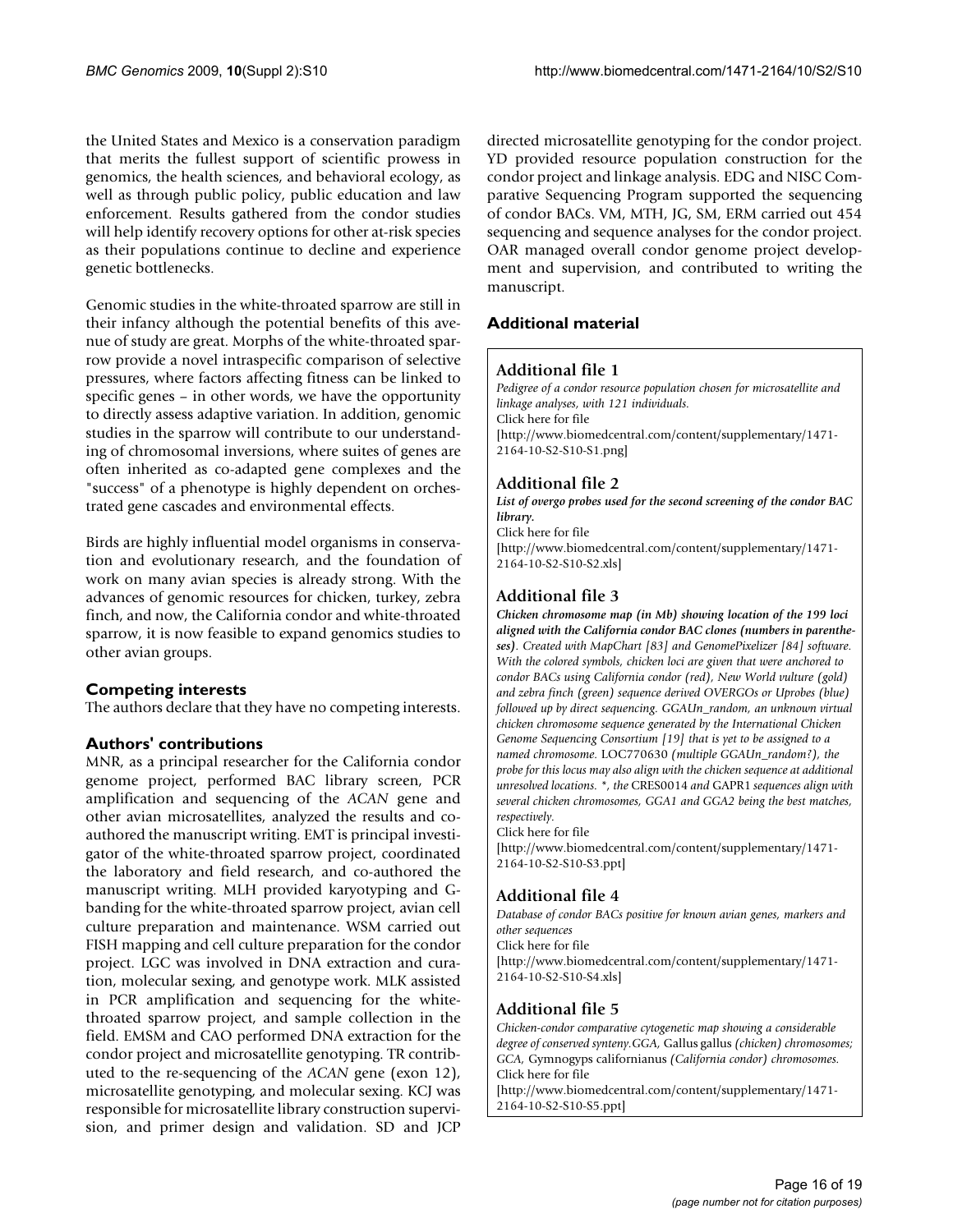#### **Additional file 6**

*A condor-human comparative physical map for HSA7q31* Click here for file [\[http://www.biomedcentral.com/content/supplementary/1471-](http://www.biomedcentral.com/content/supplementary/1471-2164-10-S2-S10-S6.ppt) 2164-10-S2-S10-S6.ppt]

#### **Additional file 7**

#### *Distribution of the condor 454 transcripts homologous to chicken*

*genes. The histogram illustrates how the condor reads fall into the chicken gene bins where the '0' bin represents all the genes with 0 to 9 members, the '10' bin genes with 10 to 19 reads and so on. There were a lot of rare transcripts (~45,000), with 0 to 20 members, vs. small numbers of other abundant and extremely abundant transcripts, with up to 55,000+ members, in this fibroblast cell line.*

Click here for file

[\[http://www.biomedcentral.com/content/supplementary/1471-](http://www.biomedcentral.com/content/supplementary/1471-2164-10-S2-S10-S7.ppt) 2164-10-S2-S10-S7.ppt]

#### **Additional file 8**

#### *Most abundant transcripts in a transformed condor fibroblast cell*

*line. Proteins that are expected to be expressed in a fibroblast cell line are highlighted with gray, while one protein (MAD1L1) that could be involved in abnormal cell features and functions is given in bold.* Click here for file

[\[http://www.biomedcentral.com/content/supplementary/1471-](http://www.biomedcentral.com/content/supplementary/1471-2164-10-S2-S10-S8.doc) 2164-10-S2-S10-S8.doc]

#### **Acknowledgements**

We would like to thank the many institutions and people because without their support these projects would be still at the conceptual level. California condor project funding mostly comes from the private Seaver Institute as well as the Zoological Society of San Diego. Funding for the whitethroated sparrow work was provided by the Department of Life Sciences at Indiana State University (ISU), the Center for Public Service and Community Engagement (ISU), the Indiana Academy of Sciences, the Indiana Space Grant Consortium, the San Diego Zoo, the Lilly Foundation, and the National Science Foundation (DEB-0217463 to E.M. Tuttle). This work was supported in part by the Intramural Program of the National Human Genome Research Institute, National Institutes of Health; we are grateful to the members of the NISC Comparative Sequencing Program for their efforts in condor BAC sequencing.

We are also grateful to the following collaborators: Maxim Koriabine, Mikhail Nefedov and Pieter J. de Jong from CHORI; Jerry Dodgson and Bill Payne from Michigan State University; Suellen Charter, Julie Fronczek, Andrea Johnson, and Michael Mace, Zoological Soicety of San Diego; Kent Reed from University of Minnesota; Michael Dorschner from University of Washington and High-Throughput Sequencing Solutions; Tim Harkins and Jane Hutchinson from Roche; Eduard Akhunov from Kansas State University; Carl Schmidt from University of Delaware; Lincoln Stein from Cold Spring Harbor Laboratory; Denise Gonzalez, currently a UCLA undergrad student; Jonathan D. Ballou and Katherine Ralls from Smithsonian's National Zoological Park; Elizabeth A. Thompson and Adele Mitchell from University of Washington; Rusty A. Gonser and Gary Stuart from Indiana State University; Ignacio T. Moore from Virginia Polytechnic Institute and State University; Teri Lear from the University of Kentucky; and the Cranberry Lake Biological Station. We thank two anonymous reviewers for careful reading and useful comments on the manuscript.

This article has been published as part of *BMC Genomics* Volume 10 Supplement 2, 2009: Proceedings of the Avian Genomics Conference and Gene Ontology Annotation Workshop. The full contents of the supplement are available online at<http://www.biomedcentral.com/1471-2164/10?issue=S2>

#### **References**

- 1. O'Brien SJ, Weinberg J, Lyons LA: **[Comparative genomics: les](http://www.ncbi.nlm.nih.gov/entrez/query.fcgi?cmd=Retrieve&db=PubMed&dopt=Abstract&list_uids=9351340)[sons from cats.](http://www.ncbi.nlm.nih.gov/entrez/query.fcgi?cmd=Retrieve&db=PubMed&dopt=Abstract&list_uids=9351340)** *Trends Genet* 1997, **13:**393-399.
- 2. Lindblad-Toh K, Wade CM, Mikkelsen TS, Karlsson EK, Jaffe DB, Kamal M, Clamp M, Chang JL, Kulbokas EJ 3rd, Zody MC, *et al.*: **[Genomic sequence, comparative analysis and haplotype](http://www.ncbi.nlm.nih.gov/entrez/query.fcgi?cmd=Retrieve&db=PubMed&dopt=Abstract&list_uids=16341006) [structure of the domestic dog.](http://www.ncbi.nlm.nih.gov/entrez/query.fcgi?cmd=Retrieve&db=PubMed&dopt=Abstract&list_uids=16341006)** *Nature* 2005, **438:**803-819.
- 3. Ryder OA: **[Conservation genomics: applying whole genome](http://www.ncbi.nlm.nih.gov/entrez/query.fcgi?cmd=Retrieve&db=PubMed&dopt=Abstract&list_uids=15545710) [studies to species conservation efforts.](http://www.ncbi.nlm.nih.gov/entrez/query.fcgi?cmd=Retrieve&db=PubMed&dopt=Abstract&list_uids=15545710)** *Cytogenet Genome Res* 2005, **108:**6-15.
- 4. Lundberg A, Alatalo RV: *The Pied Flycatcher London, T. & A. D. Poyser Ltd*; 1992.
- 5. Otter KA, (ed): *The Ecology and Behavior of Chickadees and Titmice: An Integrated Approach New York, Oxford University Press*; 2007.
- 6. Blancher P, Wells J: *The Boreal Forest Region: North America's Bird Nursery Boreal Songbird Initiative and the Canadian Boreal Initiative*; 2005.
- 7. Snyder N, Snyder H: *The California Condor: a Saga of Natural History and Conservation San Diego, Academic Press*; 2000.
- 8. Geyer CJ, Ryder OA, Chemnick LG, Thompson EA: **Analysis of relatedness in the California condors: from DNA fingerprints.** *Mol Biol Evol* 1993, **10:**571-589.
- 9. Chemnick LG, Kumamoto AT, Ryder OA: **Genetic analyses in support of conservation efforts for the Californian condor.** *Int Zoo Yb* 2000, **37:**330-339.
- 10. Ralls K, Ballou JD: **Genetic status and management of California condors.** *Condor* 2004, **106:**215-228.
- 11. Ralls K, Ballou JD, Rideout BA, Frankham R: **Genetic management of chondrodystrophy in California condors.** *Anim Conserv* 2000, **3:**145-153.
- 12. Li H, Schwartz NB, Vertel BM: **[cDNA cloning of chick cartilage](http://www.ncbi.nlm.nih.gov/entrez/query.fcgi?cmd=Retrieve&db=PubMed&dopt=Abstract&list_uids=8226878) [chondroitin sulfate \(aggrecan\) core protein and identifica](http://www.ncbi.nlm.nih.gov/entrez/query.fcgi?cmd=Retrieve&db=PubMed&dopt=Abstract&list_uids=8226878)tion of a stop codon in the aggrecan gene associated with the [chondrodystrophy, nanomelia.](http://www.ncbi.nlm.nih.gov/entrez/query.fcgi?cmd=Retrieve&db=PubMed&dopt=Abstract&list_uids=8226878)** *J Biol Chem* 1993, **268:**23504-23511.
- 13. Dannenberg A, Buss EG, Goetinck PF: **[Proteoglycans in the carti](http://www.ncbi.nlm.nih.gov/entrez/query.fcgi?cmd=Retrieve&db=PubMed&dopt=Abstract&list_uids=6820153)[lage of the turkey chondrodystrophy mutant.](http://www.ncbi.nlm.nih.gov/entrez/query.fcgi?cmd=Retrieve&db=PubMed&dopt=Abstract&list_uids=6820153)** *Prog Clin Biol Res* 1982, **110(Pt B):**85-89.
- 14. Hermes JC, Abbott UK, Johnston E, Owens M: **[A new chondrodys](http://www.ncbi.nlm.nih.gov/entrez/query.fcgi?cmd=Retrieve&db=PubMed&dopt=Abstract&list_uids=2380548)[trophy mutation in Japanese quail \(Coturnix japonica\).](http://www.ncbi.nlm.nih.gov/entrez/query.fcgi?cmd=Retrieve&db=PubMed&dopt=Abstract&list_uids=2380548)** *J Hered* 1990, **81:**222-224.
- 15. Watanabe H, Kimata K, Line S, Strong D, Gao LY, Kozak CA, Yamada Y: **[Mouse cartilage matrix deficiency \(cmd\) caused by a 7 bp](http://www.ncbi.nlm.nih.gov/entrez/query.fcgi?cmd=Retrieve&db=PubMed&dopt=Abstract&list_uids=7920633) [deletion in the aggrecan gene.](http://www.ncbi.nlm.nih.gov/entrez/query.fcgi?cmd=Retrieve&db=PubMed&dopt=Abstract&list_uids=7920633)** *Nat Genet* 1994, **7:**154-157.
- 16. Krueger RC Jr, Kurima K, Schwartz NB: **[Completion of the mouse](http://www.ncbi.nlm.nih.gov/entrez/query.fcgi?cmd=Retrieve&db=PubMed&dopt=Abstract&list_uids=10594233) [aggrecan gene structure and identification of the defect in](http://www.ncbi.nlm.nih.gov/entrez/query.fcgi?cmd=Retrieve&db=PubMed&dopt=Abstract&list_uids=10594233) the cmd-Bc mouse as a near complete deletion of the [murine aggrecan gene.](http://www.ncbi.nlm.nih.gov/entrez/query.fcgi?cmd=Retrieve&db=PubMed&dopt=Abstract&list_uids=10594233)** *Mamm Genome* 1999, **10:**1119-1125.
- 17. Gleghorn L, Ramesar R, Beighton P, Wallis G: **[A mutation in the](http://www.ncbi.nlm.nih.gov/entrez/query.fcgi?cmd=Retrieve&db=PubMed&dopt=Abstract&list_uids=16080123) [variable repeat region of the aggrecan gene \(AGC1\) causes](http://www.ncbi.nlm.nih.gov/entrez/query.fcgi?cmd=Retrieve&db=PubMed&dopt=Abstract&list_uids=16080123) a form of spondyloepiphyseal dysplasia associated with [severe, premature osteoarthritis.](http://www.ncbi.nlm.nih.gov/entrez/query.fcgi?cmd=Retrieve&db=PubMed&dopt=Abstract&list_uids=16080123)** *Am J Hum Genet* 2005, **77:**484-490.
- 18. Raudsepp T, Houck ML, O'Brien PC, Ferguson-Smith MA, Ryder OA, Chowdhary BP: **Cytogenetic analysis of California condor (***Gymnogyps californianus***) chromosomes: comparison with chicken (***Gallus gallus***[\) macrochromosomes.](http://www.ncbi.nlm.nih.gov/entrez/query.fcgi?cmd=Retrieve&db=PubMed&dopt=Abstract&list_uids=12584441)** *Cytogenet Genome Res* 2002, **98:**54-60.
- 19. International Chicken Genome Sequencing Consortium: **[Sequence](http://www.ncbi.nlm.nih.gov/entrez/query.fcgi?cmd=Retrieve&db=PubMed&dopt=Abstract&list_uids=15592404) [and comparative analysis of the chicken genome provide](http://www.ncbi.nlm.nih.gov/entrez/query.fcgi?cmd=Retrieve&db=PubMed&dopt=Abstract&list_uids=15592404) [unique perspectives on vertebrate evolution.](http://www.ncbi.nlm.nih.gov/entrez/query.fcgi?cmd=Retrieve&db=PubMed&dopt=Abstract&list_uids=15592404)** *Nature* 2004, **432:**695-716.
- 20. Romanov MN, Koriabine M, Nefedov M, de Jong PJ, Ryder OA: **[Con](http://www.ncbi.nlm.nih.gov/entrez/query.fcgi?cmd=Retrieve&db=PubMed&dopt=Abstract&list_uids=16884891)[struction of a California condor BAC library and first-gener](http://www.ncbi.nlm.nih.gov/entrez/query.fcgi?cmd=Retrieve&db=PubMed&dopt=Abstract&list_uids=16884891)ation chicken-condor comparative physical map as an [endangered species conservation genomics resource.](http://www.ncbi.nlm.nih.gov/entrez/query.fcgi?cmd=Retrieve&db=PubMed&dopt=Abstract&list_uids=16884891)** *Genomics* 2006, **88:**711-718.
- 21. Kiani C, Chen L, Wu YJ, Yee AJ, Yang BB: **[Structure and function](http://www.ncbi.nlm.nih.gov/entrez/query.fcgi?cmd=Retrieve&db=PubMed&dopt=Abstract&list_uids=11942407) [of aggrecan.](http://www.ncbi.nlm.nih.gov/entrez/query.fcgi?cmd=Retrieve&db=PubMed&dopt=Abstract&list_uids=11942407)** *Cell Res* 2002, **12:**19-32.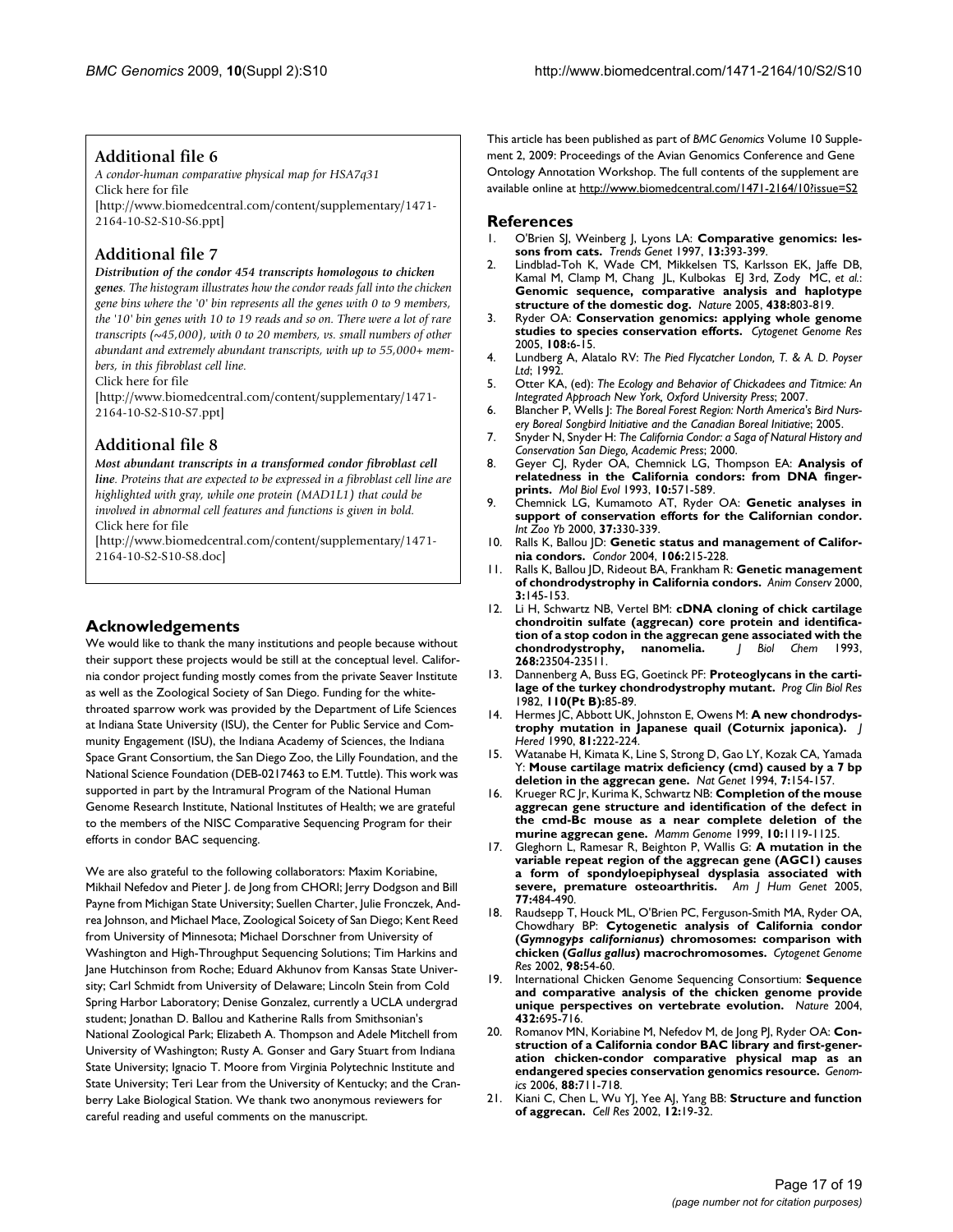- 22. Tuttle EM: *Mate choice and the maintenance of stable polymorphism in the white-throated sparrow PhD Dissertation, State University of New York at Albany*; 1993.
- 23. Tuttle EM: **Alternative reproductive strategies in the polymorphic white-throated sparrow: behavioral and genetic evidence.** *Behav Ecol* 2003, **14:**425-432.
- 24. Formica VA, Gonser RA, Ramsay SM, Tuttle EM: **Spatial dynamics of alternative reproductive strategies: the role of neighbors.** *Ecology* 2004, **85:**1125-1136.
- 25. Tuttle EM, Jensen RR, Formica VA, Gonser RA: **Using remote sensing image texture to study habitat use patterns: A case study using the polymorphic white-throated sparrow (***Zonotrichia albicollis***).** *Glob Ecol Biogeogr* 2006, **15:**349-357.
- 26. Knapton RW, Falls JB: **Differences in parental contribution among pair types in the polymorphic white-throated sparrow.** *Can J Zool* 1983, **61:**1288-1292.
- 27. Kopachena JG, Falls JB: **Aggressive performance as a behavioral correlate of plumage polymorphism in the white-throated sparrow (***Zonotrichia albicollis***).** *Behaviour* 1993, **124:**249-266.
- 28. Kopachena JG, Falls JB: **Postfledgling parental care in the whitethroated sparrow (***Zonotrichia albicollis***).** *Can J Zool* 1993, **71:**227-232.
- 29. Spinney LH, Bentley GE, Hau M: **Endocrine correlates of alternative phenotypes in the white-throated sparrow (***Zonotrichia albicollis***[\).](http://www.ncbi.nlm.nih.gov/entrez/query.fcgi?cmd=Retrieve&db=PubMed&dopt=Abstract&list_uids=16919277)** *Horm Behav* 2006, **50:**762-771.
- Thorneycroft HB: **Chromosomal polymorphism in the white-<br>
<b>throated sparrow. Zonotrichia albicollis.** Science 1966. [throated sparrow, Zonotrichia albicollis.](http://www.ncbi.nlm.nih.gov/entrez/query.fcgi?cmd=Retrieve&db=PubMed&dopt=Abstract&list_uids=17807298) **154:**1571-1572.
- 31. Thorneycroft HB: **A cytogenetic study of the white-throated sparrow, Zonotrichia albicollis (Gmelin).** *Evolution* 1975, **29:**611-621.
- 32. Ellegren H: **Polymerase-chain reaction (PCR) analysis of microsatellites – a new approach to studies of genetic relationships in birds.** *Auk* 1992, **109:**886-895.
- 33. Garbe JR, Da Y: *Locusmap User Manual. Version 1.1 St. Paul, Department of Animal Science, University of Minnesota*; 2003.
- 34. Primmer CR, Møller AP, Ellegren H: **Resolving genetic relationships with microsatellite markers: a parentage testing system for the swallow** *Hirundo rustica***[.](http://www.ncbi.nlm.nih.gov/entrez/query.fcgi?cmd=Retrieve&db=PubMed&dopt=Abstract&list_uids=8574445)** *Mol Ecol* 1995, **4:**493-498.
- 35. Schuelke M: **[An economic method for the fluorescent labelling](http://www.ncbi.nlm.nih.gov/entrez/query.fcgi?cmd=Retrieve&db=PubMed&dopt=Abstract&list_uids=10657137) [of PCR fragments.](http://www.ncbi.nlm.nih.gov/entrez/query.fcgi?cmd=Retrieve&db=PubMed&dopt=Abstract&list_uids=10657137)** *Nat Biotechnol* 2000, **18:**233-234.
- 36. Park SDE: *Trypanotolerance in West African cattle and the population genetic effects of selection PhD Thesis, University of Dublin*; 2001.
- 37. Yeh FC, Yang R-C, Boyle TBJ, Ye Z-H, Mao JX: *POPGENE, the User-Friendly Shareware for Population Genetic Analysis. Version 1.31 Edmonton, Molecular Biology and Biotechnology Centre, University of Alberta*; 1999.
- 38. Garbe JR, Da Y: *Pedigraph User Manual. Version 2.4 St. Paul, Department of Animal Science, University of Minnesota*; 2008.
- 39. Rozen S, Skaletsky HJ: **Primer3 on the WWW for general users and for biologist programmers.** In *Bioinformatics Methods and Protocols: Methods in Molecular Biology* Edited by: *Krawetz S, Misener S*. *Totowa, Humana Press*; 2000:365-386.
- 40. Altschul SF, Gish W, Miller W, Myers EW, Lipman DJ: **[Basic local](http://www.ncbi.nlm.nih.gov/entrez/query.fcgi?cmd=Retrieve&db=PubMed&dopt=Abstract&list_uids=2231712) [alignment search tool.](http://www.ncbi.nlm.nih.gov/entrez/query.fcgi?cmd=Retrieve&db=PubMed&dopt=Abstract&list_uids=2231712)** *J Mol Biol* 1990, **215:**403-410.
- 41. Smit AFA, Hubley R, Green P: *RepeatMasker Open-3.0* 1996 [[http://](http://www.repeatmasker.org/) [www.repeatmasker.org/](http://www.repeatmasker.org/)]. *Seattle, Institute for Systems Biology*
- 42. Romanov MN, Price JA, Dodgson JB: **[Integration of animal link](http://www.ncbi.nlm.nih.gov/entrez/query.fcgi?cmd=Retrieve&db=PubMed&dopt=Abstract&list_uids=14970717)[age and BAC contig maps using overgo hybridization.](http://www.ncbi.nlm.nih.gov/entrez/query.fcgi?cmd=Retrieve&db=PubMed&dopt=Abstract&list_uids=14970717)** *Cytogenet Genome Res* 2003, **102:**277-281.
- 43. Wallis JW, Aerts J, Groenen M, Crooijmans R, Layman D, Graves T, Scheer D, Kremitzki C, Higgenbotham J, Gaige T, *et al.*: **[A physical](http://www.ncbi.nlm.nih.gov/entrez/query.fcgi?cmd=Retrieve&db=PubMed&dopt=Abstract&list_uids=15592415) [map of the chicken genome.](http://www.ncbi.nlm.nih.gov/entrez/query.fcgi?cmd=Retrieve&db=PubMed&dopt=Abstract&list_uids=15592415)** *Nature* 2004, **432:**761-764.
- 44. Romanov MN, Dodgson JB: **[Cross-species overgo hybridization](http://www.ncbi.nlm.nih.gov/entrez/query.fcgi?cmd=Retrieve&db=PubMed&dopt=Abstract&list_uids=16879356) [and comparative physical mapping within avian genomes.](http://www.ncbi.nlm.nih.gov/entrez/query.fcgi?cmd=Retrieve&db=PubMed&dopt=Abstract&list_uids=16879356)** *Anim Genet* 2006, **37:**397-399.
- Blakesley RW, Hansen NF, Mullikin JC, Thomas PJ, McDowell JC, Maskeri B, Young AC, Benjamin B, Brooks SY, Coleman BI, *et al.*: **[An](http://www.ncbi.nlm.nih.gov/entrez/query.fcgi?cmd=Retrieve&db=PubMed&dopt=Abstract&list_uids=15479945) [intermediate grade of finished genomic sequence suitable](http://www.ncbi.nlm.nih.gov/entrez/query.fcgi?cmd=Retrieve&db=PubMed&dopt=Abstract&list_uids=15479945) [for comparative analyses.](http://www.ncbi.nlm.nih.gov/entrez/query.fcgi?cmd=Retrieve&db=PubMed&dopt=Abstract&list_uids=15479945)** *Genome Res* 2004, **14:**2235-2244.
- 46. Sasaki M, Ikechi T, Makino S: **[A feather pulp culture technique](http://www.ncbi.nlm.nih.gov/entrez/query.fcgi?cmd=Retrieve&db=PubMed&dopt=Abstract&list_uids=5703048) [for avian chromosomes, with notes on the chromosomes of](http://www.ncbi.nlm.nih.gov/entrez/query.fcgi?cmd=Retrieve&db=PubMed&dopt=Abstract&list_uids=5703048) [the peafowl and the ostrich.](http://www.ncbi.nlm.nih.gov/entrez/query.fcgi?cmd=Retrieve&db=PubMed&dopt=Abstract&list_uids=5703048)** *Experientia* 1968, **24:**1292-1293.
- 47. Seabright M: **[The use of proteolytic enzymes for the mapping](http://www.ncbi.nlm.nih.gov/entrez/query.fcgi?cmd=Retrieve&db=PubMed&dopt=Abstract&list_uids=5016007) [of structural rearrangements in the chromosomes of man.](http://www.ncbi.nlm.nih.gov/entrez/query.fcgi?cmd=Retrieve&db=PubMed&dopt=Abstract&list_uids=5016007)** *Chromosoma* 1972, **36:**204-210.
- 48. Margulies M, Egholm M, Altman WE, Attiya S, Bader JS, Bemben LA, Berka J, Braverman MS, Chen YJ, Chen Z, *et al.*: **[Genome sequenc](http://www.ncbi.nlm.nih.gov/entrez/query.fcgi?cmd=Retrieve&db=PubMed&dopt=Abstract&list_uids=16056220)[ing in microfabricated high-density picolitre reactors.](http://www.ncbi.nlm.nih.gov/entrez/query.fcgi?cmd=Retrieve&db=PubMed&dopt=Abstract&list_uids=16056220)** *Nature* 2005, **437:**376-380.
- 49. Warren WC, Hillier LW, Marshall Graves JA, Birney E, Ponting CP, Grützner F, Belov K, Miller W, Clarke L, Chinwalla AT, *et al.*: **[Genome analysis of the platypus reveals unique signatures of](http://www.ncbi.nlm.nih.gov/entrez/query.fcgi?cmd=Retrieve&db=PubMed&dopt=Abstract&list_uids=18464734) [evolution.](http://www.ncbi.nlm.nih.gov/entrez/query.fcgi?cmd=Retrieve&db=PubMed&dopt=Abstract&list_uids=18464734)** *Nature* 2008, **453:**175-183.
- 50. Michopoulos V, Maney DL, Morehouse CB, Thomas JW: **A genotyping assay to determine plumage morph in the white** $triangle$  sparrow (*Zonotrichia albicollis*). **124:**1330-1335.
- 51. Keyser C, Montagnon D, Schlee M, Ludes B, Pfitzinger H, Mangin P: **[First isolation of tandemly repeated DNA sequences in New](http://www.ncbi.nlm.nih.gov/entrez/query.fcgi?cmd=Retrieve&db=PubMed&dopt=Abstract&list_uids=8851796) [World vultures and phylogenetic implications.](http://www.ncbi.nlm.nih.gov/entrez/query.fcgi?cmd=Retrieve&db=PubMed&dopt=Abstract&list_uids=8851796)** *Genome* 1996, **39:**31-39.
- 52. Tsukasaki K, Miller CW, Greenspun E, Eshaghian S, Kawabata H, Fujimoto T, Tomonaga M, Sawyers C, Said JW, Koeffler HP: **[Mutations](http://www.ncbi.nlm.nih.gov/entrez/query.fcgi?cmd=Retrieve&db=PubMed&dopt=Abstract&list_uids=11423979) [in the mitotic check point gene, MAD1L1, in human cancers.](http://www.ncbi.nlm.nih.gov/entrez/query.fcgi?cmd=Retrieve&db=PubMed&dopt=Abstract&list_uids=11423979)** *Oncogene* 2001, **20:**3301-3305.
- 53. Itoh Y, Melamed E, Yang X, Kampf K, Wang S, Yehya N, Van Nas A, Replogle K, Band MR, Clayton DF, *et al.*: **[Dosage compensation is](http://www.ncbi.nlm.nih.gov/entrez/query.fcgi?cmd=Retrieve&db=PubMed&dopt=Abstract&list_uids=17352797) [less effective in birds than in mammals.](http://www.ncbi.nlm.nih.gov/entrez/query.fcgi?cmd=Retrieve&db=PubMed&dopt=Abstract&list_uids=17352797)** *J Biol* 2007, **6:**2.
- 54. Arnold AP, Itoh Y, Melamed E: **[A bird's-eye view of sex chromo](http://www.ncbi.nlm.nih.gov/entrez/query.fcgi?cmd=Retrieve&db=PubMed&dopt=Abstract&list_uids=18489256)[some dosage compensation.](http://www.ncbi.nlm.nih.gov/entrez/query.fcgi?cmd=Retrieve&db=PubMed&dopt=Abstract&list_uids=18489256)** *Annu Rev Genomics Hum Genet* 2008, **9:**109-127.
- 55. Tagliarini MM, Pieczarka JC, Nagamachi CY, Rissino J, de Oliveira EH: **[Chromosomal analysis in Cathartidae: distribution of hete](http://www.ncbi.nlm.nih.gov/entrez/query.fcgi?cmd=Retrieve&db=PubMed&dopt=Abstract&list_uids=18504528)rochromatic blocks and rDNA, and phylogenetic considera[tions.](http://www.ncbi.nlm.nih.gov/entrez/query.fcgi?cmd=Retrieve&db=PubMed&dopt=Abstract&list_uids=18504528)** *Genetica* 2008 in press.
- 56. Griffin DK, Robertson LB, Tempest HG, Vignal A, Fillon V, Crooijmans RP, Groenen MA, Deryusheva S, Gaginskaya E, Carré W, *et al.*: **[Whole genome comparative studies between chicken and](http://www.ncbi.nlm.nih.gov/entrez/query.fcgi?cmd=Retrieve&db=PubMed&dopt=Abstract&list_uids=18410676) turkey and their implications for avian genome evolution.** *BMC Genomics* 2008, **9:**168.
- 57. Ericson PG, Anderson CL, Britton T, Elzanowski A, Johansson US, Kallersjo M, Ohlson JI, Parsons TJ, Zuccon D, Mayr G: **[Diversifica](http://www.ncbi.nlm.nih.gov/entrez/query.fcgi?cmd=Retrieve&db=PubMed&dopt=Abstract&list_uids=17148284)[tion of Neoaves: integration of molecular sequence data and](http://www.ncbi.nlm.nih.gov/entrez/query.fcgi?cmd=Retrieve&db=PubMed&dopt=Abstract&list_uids=17148284) [fossils.](http://www.ncbi.nlm.nih.gov/entrez/query.fcgi?cmd=Retrieve&db=PubMed&dopt=Abstract&list_uids=17148284)** *Biol Lett* 2006, **2:**543-547.
- Brown JW, Rest JS, García-Moreno J, Sorenson MD, Mindell DP: **[Strong mitochondrial DNA support for a Cretaceous origin](http://www.ncbi.nlm.nih.gov/entrez/query.fcgi?cmd=Retrieve&db=PubMed&dopt=Abstract&list_uids=18226223) [of modern avian lineages.](http://www.ncbi.nlm.nih.gov/entrez/query.fcgi?cmd=Retrieve&db=PubMed&dopt=Abstract&list_uids=18226223)** *BMC Biol* 2008, **6:**6.
- 59. Schmidt C, Romanov M, Ryder O, Magrini V, Hickenotham M, Glasscock J, Mardis E, McGrath S, Stein L: *Gallus* **Genome GBrowse: a unified genomic database for the chicken.** *Nucleic Acids Res* 2008, **36(Suppl 1):**D719-D723.
- 60. Burt DW: **[Origin and evolution of avian microchromosomes.](http://www.ncbi.nlm.nih.gov/entrez/query.fcgi?cmd=Retrieve&db=PubMed&dopt=Abstract&list_uids=12438785)** *Cytogenet Genome Res* 2002, **96:**97-112.
- 61. Axelsson E, Webster MT, Smith NGC, Burt DW, Ellegren H: **[Com](http://www.ncbi.nlm.nih.gov/entrez/query.fcgi?cmd=Retrieve&db=PubMed&dopt=Abstract&list_uids=15590944)[parison of the chicken and turkey genomes reveals a higher](http://www.ncbi.nlm.nih.gov/entrez/query.fcgi?cmd=Retrieve&db=PubMed&dopt=Abstract&list_uids=15590944) rate of nucleotide divergence on microchromosomes than [macrochromosomes.](http://www.ncbi.nlm.nih.gov/entrez/query.fcgi?cmd=Retrieve&db=PubMed&dopt=Abstract&list_uids=15590944)** *Genome Res* 2005, **15:**120-125.
- Thomas JW, Cáceres M, Lowman JJ, Morehouse CB, Short ME, Baldwin EL, Maney DL, Martin CL: **The chromosomal polymorphism linked to variation in social behavior in the white-throated sparrow** *(Zonotrichia albicollis***[\) is a complex rearrangement](http://www.ncbi.nlm.nih.gov/entrez/query.fcgi?cmd=Retrieve&db=PubMed&dopt=Abstract&list_uids=18562641) [and suppressor of recombination.](http://www.ncbi.nlm.nih.gov/entrez/query.fcgi?cmd=Retrieve&db=PubMed&dopt=Abstract&list_uids=18562641)** *Genetics* 2008, **179:**1455-1468.
- 63. Hoffman AA, Sgro CM, Weeks AR: **[Chromosomal inversion pol](http://www.ncbi.nlm.nih.gov/entrez/query.fcgi?cmd=Retrieve&db=PubMed&dopt=Abstract&list_uids=16701311)[ymorphisms and adaptation.](http://www.ncbi.nlm.nih.gov/entrez/query.fcgi?cmd=Retrieve&db=PubMed&dopt=Abstract&list_uids=16701311)** *Trends Ecol Evol* 2004, **19:**482-488.
- 64. Rocha GT, DeLucca EJ, DeSouza EB: **Chromosome polymorphism due to pericentric inversion in** *Zonotrichia capensis* **(Emberizidae-Passeriformes-Aves).** *Genetica* 1990, **80:**201-207.
- 65. Shields GF: **Chromosomal polymorphism common to several species on Junco (Aves).** *Can J Genet Cytol* 1973, **15:**461-471.
- 66. Shields GF: **Comparative avian cytogenetics: A review.** *Condor* 1982, **84:**45-58.
- Replogle K, Arnold AP, Ball GF, Band M, Bensch S, Brenowitz EA, Dong S, Drnevich J, Ferris M, George JM, *et al.*: **[The Songbird](http://www.ncbi.nlm.nih.gov/entrez/query.fcgi?cmd=Retrieve&db=PubMed&dopt=Abstract&list_uids=18366674) [Neurogenomics \(SoNG\) Initiative: Community-based tools](http://www.ncbi.nlm.nih.gov/entrez/query.fcgi?cmd=Retrieve&db=PubMed&dopt=Abstract&list_uids=18366674) and strategies for study of brain gene function and evolution.** *BMC Genomics* 2008, **9:**131.
- 68. Dawson DA, Burke T, Hansson B, Pandhal J, Hale MC, Hinten GN, Slate |: [A predicted microsatellite map based on chicken-pas](http://www.ncbi.nlm.nih.gov/entrez/query.fcgi?cmd=Retrieve&db=PubMed&dopt=Abstract&list_uids=16626455)**[serine sequence similarity.](http://www.ncbi.nlm.nih.gov/entrez/query.fcgi?cmd=Retrieve&db=PubMed&dopt=Abstract&list_uids=16626455)** *Mol Ecol* 2006, **15:**1299-1320.